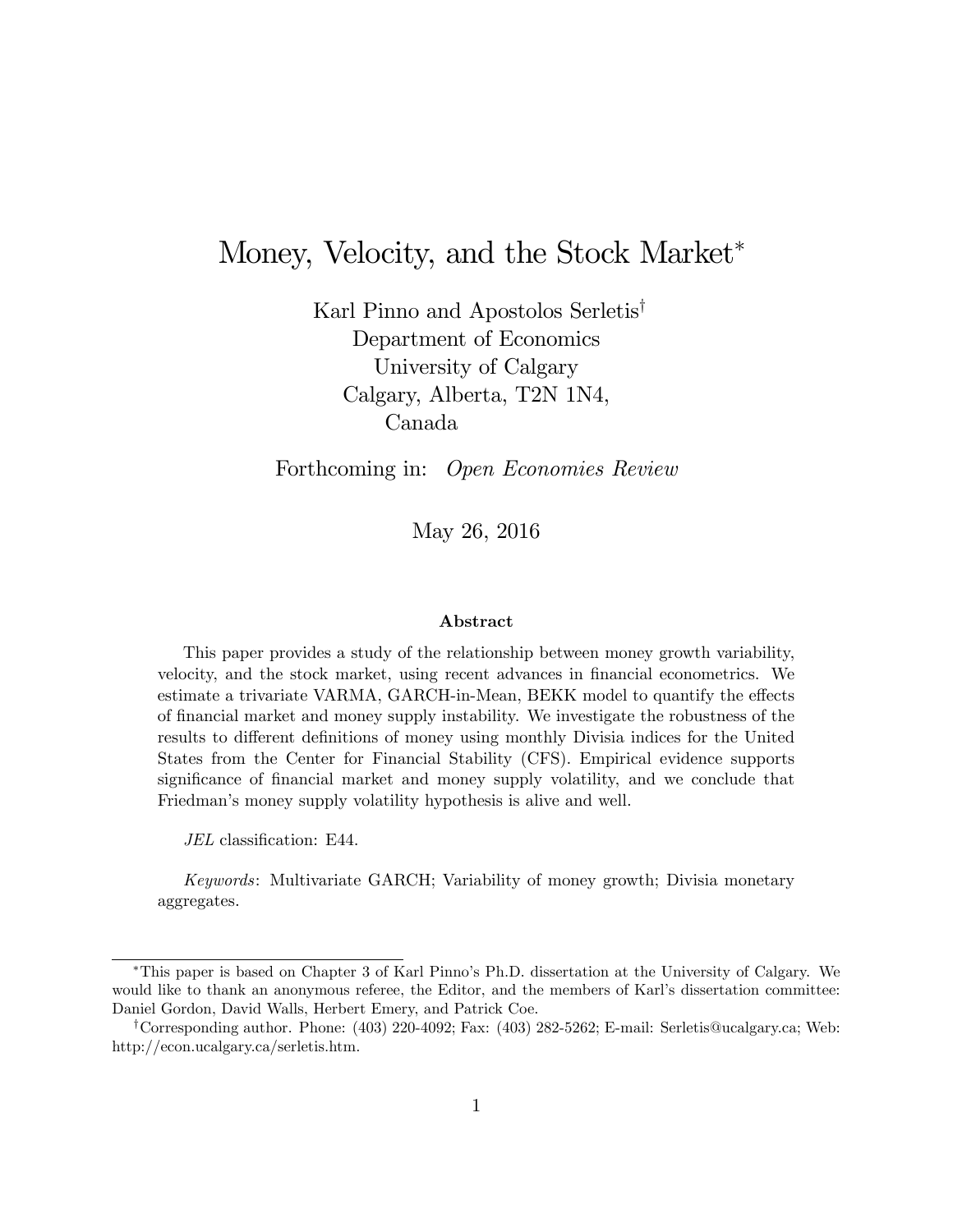#### 1 Introduction

A substantial amount of attention has been focused on the behavior of the velocity of money in the United States, primarily as the result of a relatively sudden and unanticipated decline in the velocity series in 1981. The most powerful element of this statistically unusual decline in velocity is the collapse of the longer-run relationship connecting money to both income and prices. In fact, whether velocity is stable or at least predictable is essential to any empirical interpretation of the monetarist position and especially relevant for some problems of potential importance in the practical conduct of monetary policy. The debate that has arisen mostly concerns the rather abrupt decline in velocity, and quite a few specific hypotheses regarding the determinants of velocity have evolved from this discussion. Among the propositions advanced, those most often cited involve the influence of structural changes in the financial sector, tax cuts, inflation (or expected inflation), changes in government expenditures, changes in energy prices, and money growth along with its variability  $\sim$  see especially, Hall and Noble (1987), Judd and Motley (1984), Tatom (1983), Santoni (1987), and Fisher and Serletis (1989), for more on these and other suggested (and sometimes empirically supported) influences.

It is the variability of money growth and the performance of the stock market that we wish to explore as an influence on velocity in this paper. Regarding the former, there are essentially two avenues of influence, proposed by Friedman (1983, 1984). The first involves the behavior of real income and the second concerns the behavior of the demand for money (accommodated by money supply). Although for the *real income effect*, Friedman's position is not precisely stated, for the *money demand effect*, he argues that increased uncertainty in Önancial markets, due to the increased volatility of money after the 1979 change of policyoperating techniques in the United States, has produced both an increased demand for money for (essentially) precautionary purposes and, assuming the money supply process accommodates the pressure, a rise in money holdings relative to nominal income. Thus, the authorities willing, the equilibrium stock of money would increase and velocity would decrease, with increases in the volatility of money growth.

Regarding the relationship between velocity and stock prices, as Friedman (1988, pp.  $221-222$ ) put it, "the inverse relation between stock prices and monetary velocity (or direct relation between stock prices and the level of real cash balances per unit of income) can be rationalized in three different ways:  $(1)$  A rise in stock prices means an increase in nominal wealth and generally, given the wider fluctuation in stock prices than in income, also in the ratio of wealth to income. The higher wealth to income ratio can be expected to be reflected in a higher money to income ratio or a lower velocity.  $(2)$  A rise in stock prices reflects an increase in the expected return from risky assets relative to safe assets. Such a change in relative valuation need not be accompanied by a lower degree of risk aversion or a greater risk preference. The resulting increase in risk could be offset by increasing the weight of relatively safe assets in an aggregate portfolio, for example, by reducing the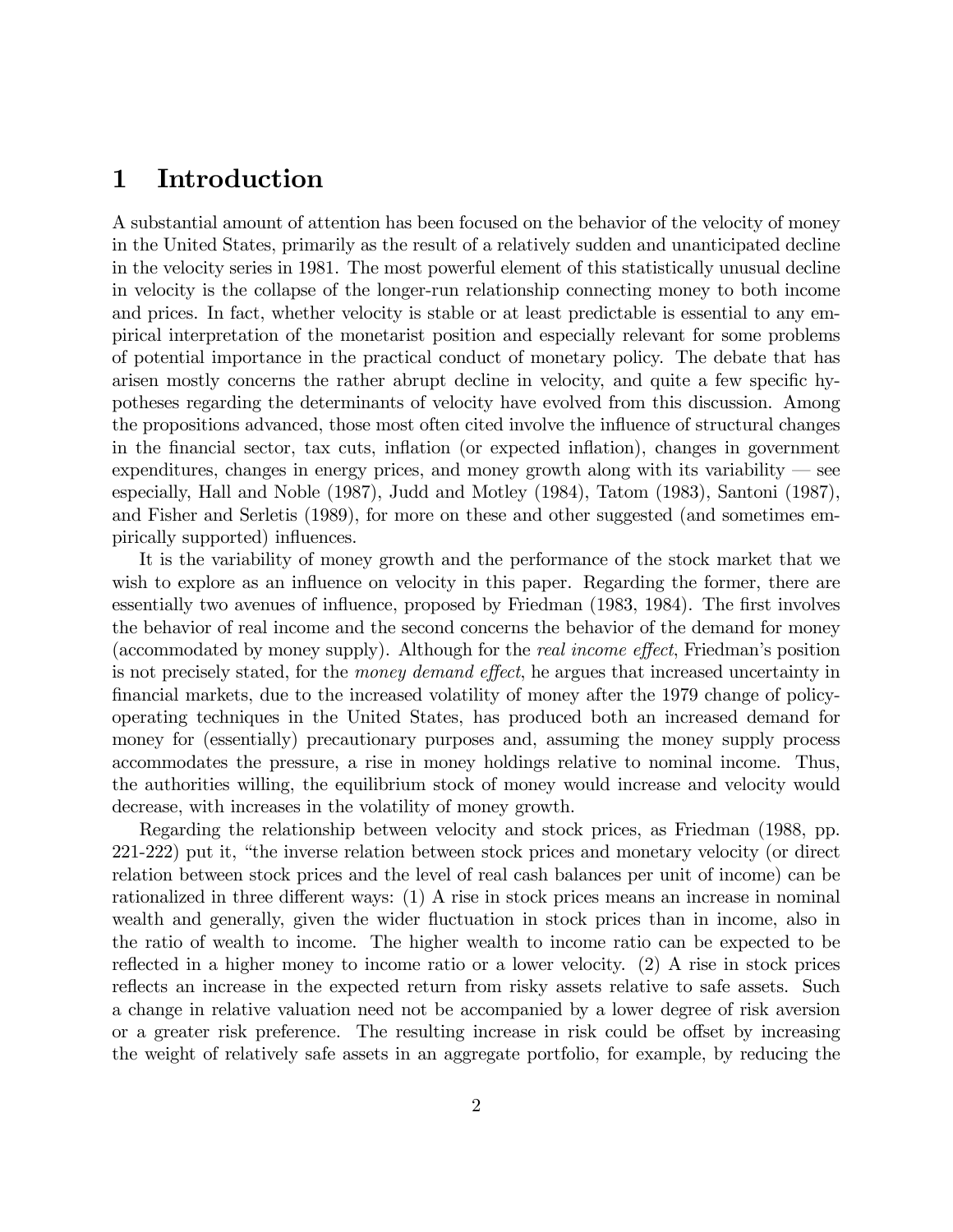weight of long-term bonds and increasing the weight of short-term fixed-income securities plus money. (3) A rise in stock prices may be taken to imply a rise in the dollar volume of Önancial transactions, increasing the quantity of money demanded to facilitate transactions. Offsetting these factors is  $(4)$  a substitution effect. The higher the real stock price, the more attractive are equities as a component of the portfolio. The relative strength of the inverse effect of items 1-3 and the positive effect of item 4 is an empirical question.<sup>"</sup>

We have three objectives in this paper. Our first objective is to test Friedman's money supply volatility hypothesis using recent advances in the financial econometrics literature. Our second objective is to investigate the relationship between monetary velocity and the stock market. Our third objective is to investigate different measures of monetary velocity to deal with anomalies that arise because of different definitions of money. The money measures employed are monthly Divisia indices (from 1967:1 to 2015:08) for the United States from the Center for Financial Stability (CFS). In this regard, the Center for Financial Stability has initiated a new Divisia monetary aggregates database, maintained within its program Advances in Monetary and Financial Measurement (AMFM). The director of the program is William A. Barnett, the inventor of the Divisia monetary aggregates – see Barnett (1980). The new CFS Divisia monetary aggregates are available at www.centerformancialstability.org/amfm.php and are documented in detail in Barnett et al. (2013). They represent an improvement over the earlier St. Louis Fedís Monetary Services Indices (MSI). It is our objective in this paper to use the new CFS Divisia monetary aggregates and provide a comparison among the narrower monetary aggregates, M1, M2M, MZM, M2, and ALL, and the broad monetary aggregates, M3, M4+, and M4-. In doing so, we build on Serletis and Shahmoradi (2006) and specify and estimate a trivariate GARCH-in-Mean model, allowing for the possibilities of spillovers in the variance-covariance structure for money growth, velocity growth, and stock market returns.

The paper is organized as follows. Section 2 discusses the data and Section 3 briefly describes the traditional approach to testing such hypotheses and reviews the relevant literature. Section 4 provides a description of the trivariate GARCH-in-Mean model of money growth, velocity growth, and stock returns that we use to test the Friedman hypotheses. In Section 5 we present and discuss the empirical results while in Section 6 we discuss international data and evidence. The final section concludes the paper.

#### 2 The Data

We use monthly United States data, over the period from 1967:1 to 2015:08, on three variables: money, velocity, and stock prices. To measure money, we use the new Center of Financial Stability Divisia monetary aggregates. They are rigorously founded in economic aggregation and index-number theory, and recent research has shown that they predict ináation and the business cycle better than conventional (simple-sum) monetary aggregates. See,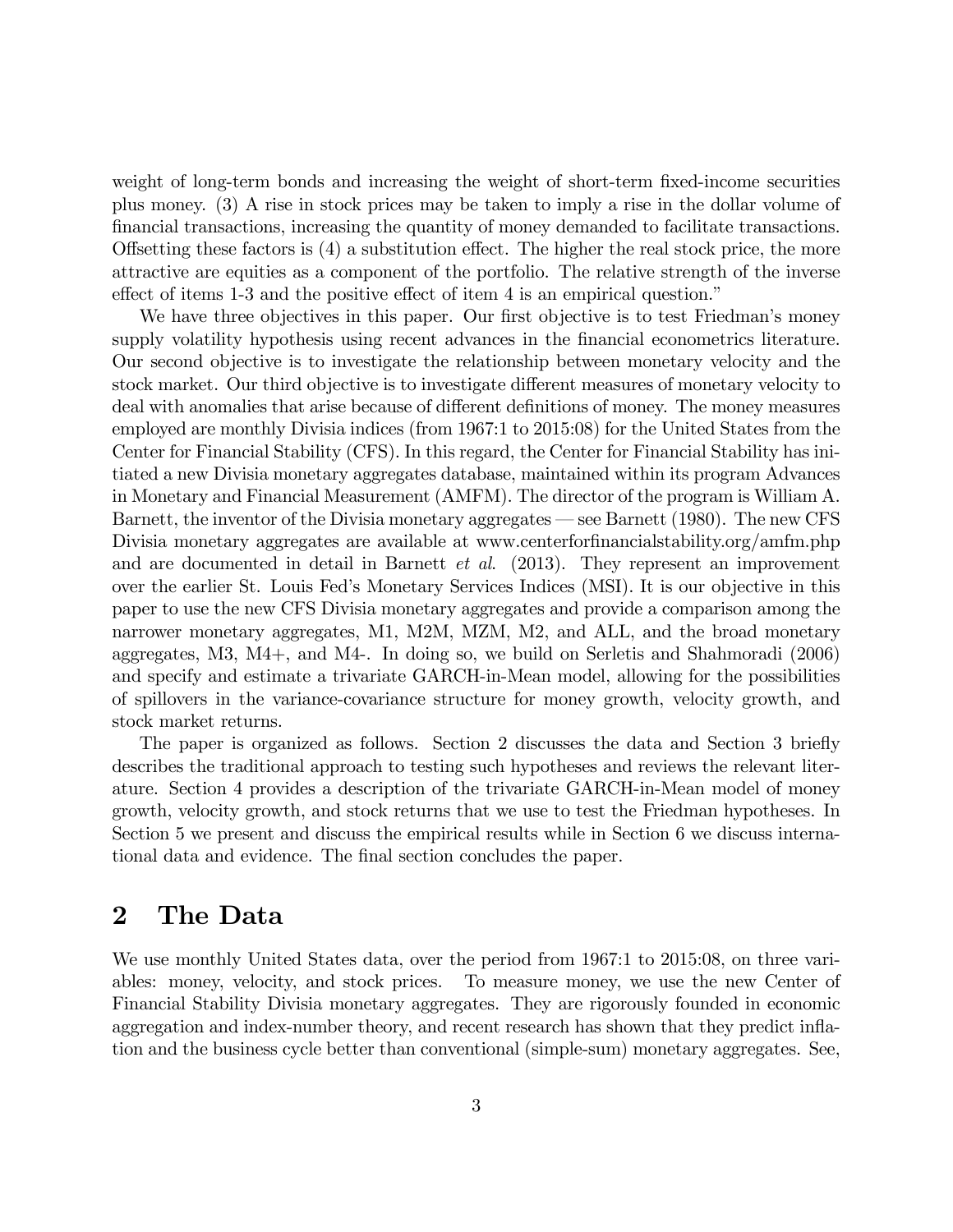for example, Serletis et al. (2013), Serletis and Gogas (2014), and Serletis and Rahman (2009, 2015). In addition to using the new CFS Divisia data we also make comparisons among eight CFS Divisia monetary aggregates: the narrower monetary aggregates, M1, M2M, MZM, M2, and ALL, and the broad monetary aggregates, M3, M4+, and M4-.

In calculating velocity we use the Industrial Production Index (IPI) from the Federal Reserve Economic Database (FRED), maintained by the Federal Reserve Bank of St. Louis, and calculate velocity as

$$
V = \frac{P \times Y}{M}
$$

where P is the Consumer Price Index (all items), Y is the industrial production index  $(IPI)$ , and M is a monetary aggregate. To provide some perspective on the behavior of the velocity series, we provide graphical representations of the CFS Divisia velocity series at each of the eight levels of monetary aggregation  $-M1$ , M2M, M2M, M2, ALL, M3, M4+, and M4in Figures 1 to 8, respectively; shaded areas indicate NBER recessions. Finally, we use the S&P 500 index to capture the performance of the stock market in the United States.

In Table 1 we conduct a number of unit root and stationarity tests, which includes the Augmented Dickey-Fuller (ADF) test [see Dickey and Fuller (1981)], the Dickey-Fuller GLS test [see Elliot, Rothenberg, and Stock (1996)], the Phillips-Perron test [see Phillips and Perron (1988)], and the KPSS test for stationarity [see Kwiatkowski et al. (1992)], in the first differences of the logarithms of each series. In Table 2, we test the same series for serial correlation, heteroscedasticy, and normality using the Ljung Box Q-statistic [see Ljung and Box (1979), a test for ARCH effects, and the Jarque-Bera (1980) test, respectively. We find evidence that the stationary series exhibit autocorrelation and are leptokurtic  $-$  these properties drive our choice of econometric specification.

#### 3 Money, Velocity, and Stock Prices

As discussed in Serletis and Shahmoradi (2006), the traditional approach to testing Friedmanís hypothesis that money growth volatility is causal factor in changes in velocity is based on the use of the Granger-causality method. See, for example, Hall and Noble (1987), Brocato and Smith (1989), Mehra (1989), Fisher and Serletis (1989), and Thornton (1995). In particular, it is assumed that the relevant information is contained in the present and past values of these variables and the following bivariate autoregressive representation is used

$$
v_t = \alpha_0 + \sum_{j=1}^r \alpha_j v_{t-j} + \sum_{j=1}^s \beta_j VOL_{t-j} + \varepsilon_t
$$
\n
$$
\tag{1}
$$

where  $v_t = \Delta \log V_t$ , with  $\Delta$  being the difference operator and  $V_t$  the level of money velocity. In equation (1),  $VOL_t$  is the level of money growth  $(\mu_t = \Delta \log M_t)$  where  $M_t$  is a money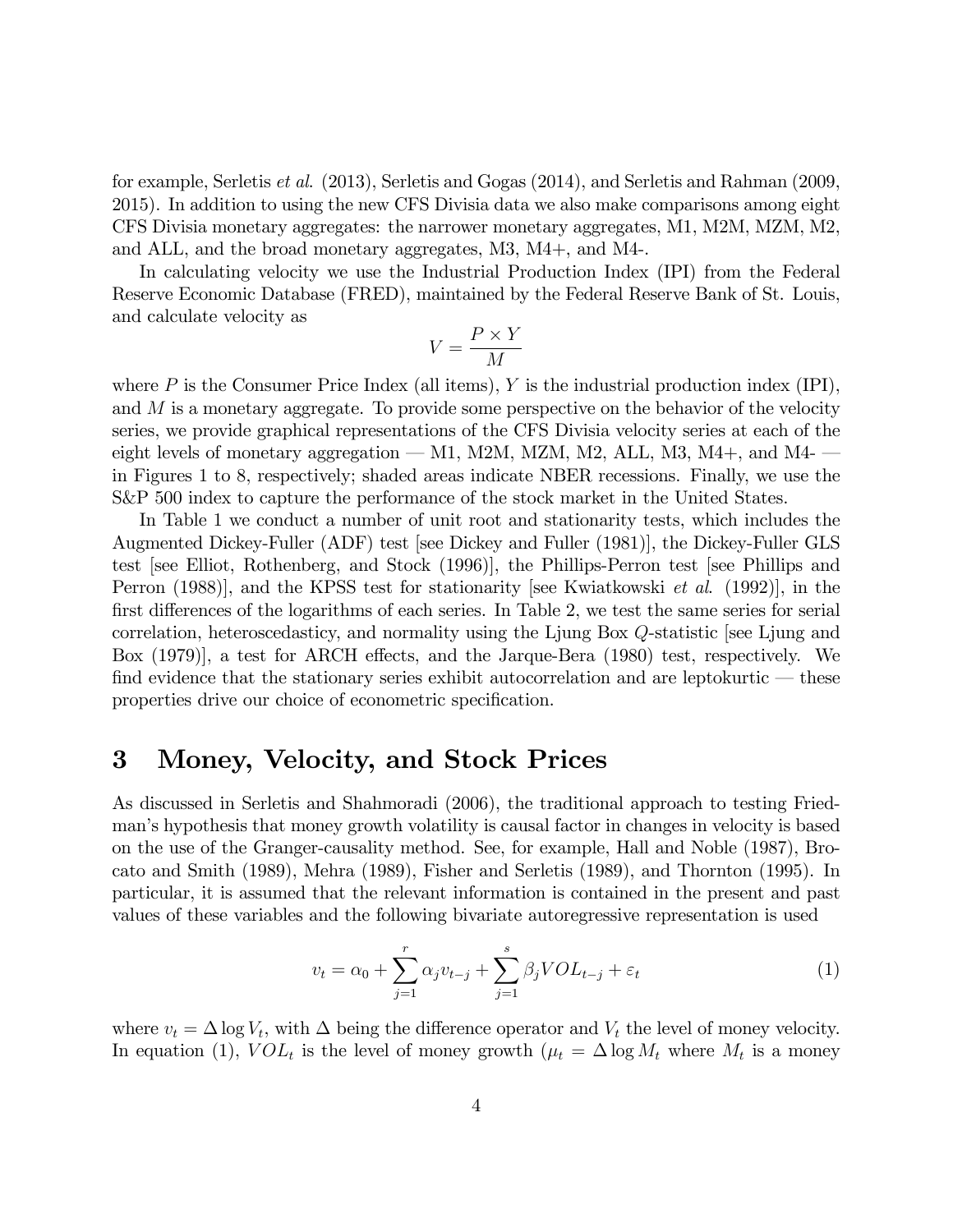supply series) volatility (calculated as a moving standard deviation of money growth,  $\mu_t$ ) and  $\varepsilon_t$  is a white noise disturbance. The parameters in the specification are  $\alpha_0$ ,  $\alpha_j$ , and  $\beta_j$ . In this framework, if the null hypothesis of  $\beta_j = 0$  for  $j = 1, ..., s$  can be rejected, then the conclusion is that the data show causality.

Based on this framework, the literature has produced mixed results regarding the relationship between money growth volatility and monetary velocity. For example, Hall and Noble (1987) and Fisher and Serletis (1989) Önd a causal relation from money growth variability to velocity. However, Brocato and Smith (1989) and Mehra (1989) show that the Granger-causality result is not robust to some changes of specification and the sample period, while Thornton (1995) concludes that "the Friedman hypothesis would appear to have little general applicability." These contributions, however, are quite outdated by now, since their data incorporate observations before the 1990s. Also, only Fisher and Serletis (1989) search for the relationship using Divisia measures of the money supply (although of an older vintage). It is our objective in this paper to use the new CFS Divisia monetary aggregates to reconsider Friedmanís hypothesis that money growth volatility is causal factor in changes in velocity.

We start with reporting on the results for Granger causality from monetary variability and stock prices to monetary velocity. In doing so, we use the following regression equation

$$
v_t = \alpha_0 + \sum_{j=1}^r \alpha_j v_{t-j} + \sum_{j=1}^s \beta_j VOL_{t-j} + \sum_{j=1}^k \gamma_j s_{t-j} + \varepsilon_t
$$
 (2)

where  $v_t$  and  $VOL_t$  are defined as in equation (1),  $s_t = \Delta \log S_t$ , with  $S_t$  being the S&P 500 index, and  $\varepsilon_t$  is a white noise disturbance. Again, if the null hypothesis of  $\beta_j = 0$ for  $j = 1, \ldots, s$  can be rejected, then the conclusion is that the data show causality from monetary variability to velocity. Similarly, if the null hypothesis of  $\gamma_j = 0$  for  $j = 1, ..., k$ can be rejected, then the conclusion is that the data show causality from stock prices to monetary velocity.

Before the test statistics can be computed, it is necessary to select a procedure for choosing the lag lengths,  $r$ ,  $s$ , and  $k$  in equation (2), since Granger causality tests are often very sensitive to the order of the lags. Instead of assuming that the lag lengths have the same value, as is often done in the literature on causality testing, we use the Akaike Information Criterion (AIC) with a maximum value of 12 for each of  $r$ ,  $s$ , and  $k$  in equation (2), and by running 1728 regressions for each trivariate relationship we choose the one that produces the smallest value for the AIC. We present these optimal lag length specifications in the  $AIC(r, s, k)$  column of Table 3, and the F-statistics and corresponding p-values in the next two columns. As can be seen, the null hypothesis of  $\beta_i = 0$  for  $j = 1, ..., s$  is rejected for CFS M1, M2M, MZM, M2 and ALL. That is Öve of the eight monetary series show causality from monetary variability to velocity. In all eight trivariate estimations, we reject the null hypothesis of  $\gamma_j = 0$  for  $j = 1, ..., s$  in favor of the alternative that the data show causality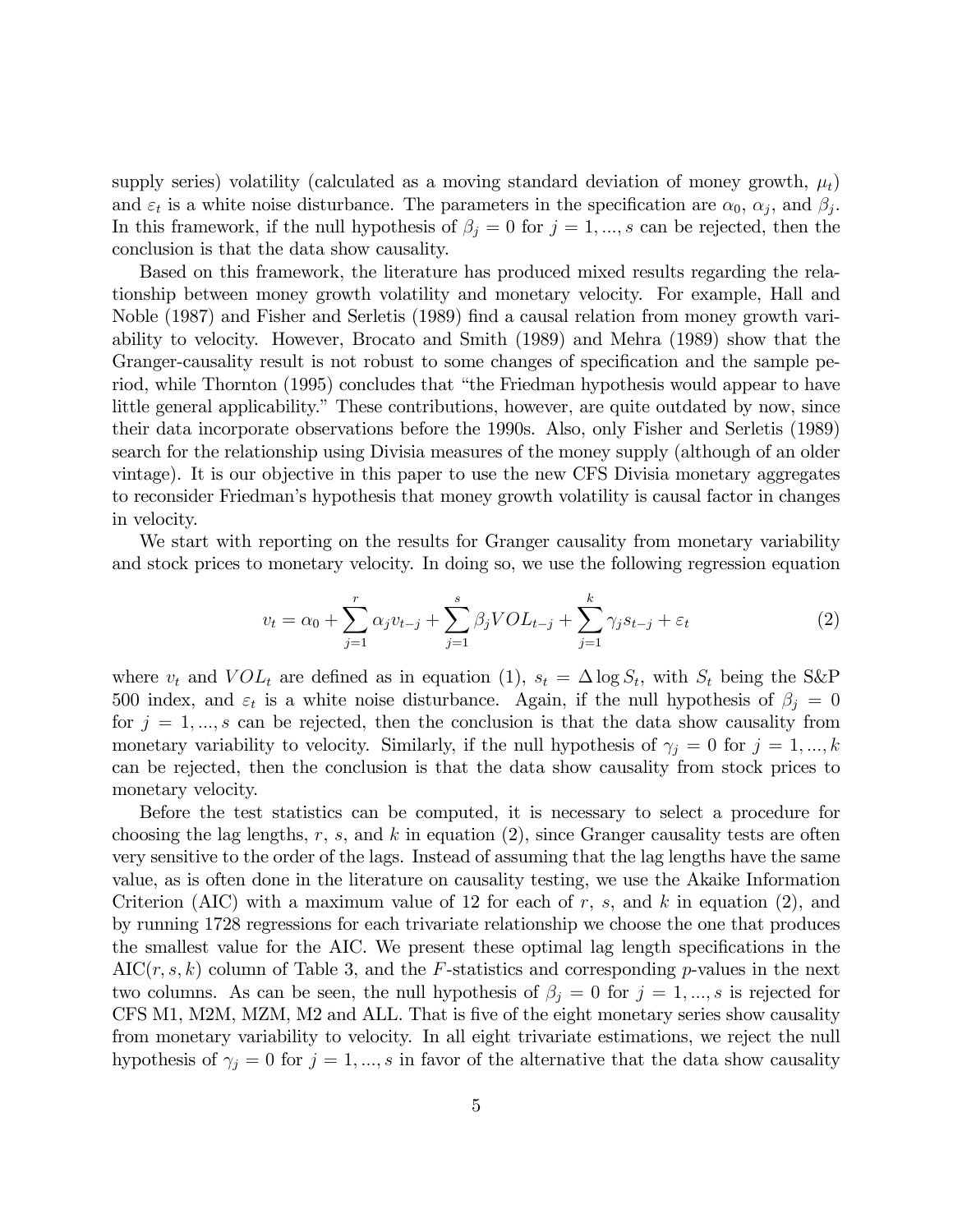from stock prices to monetary velocity.

### 4 A VARMA, GARCH-in-Mean BEKK Model

In this section, we use a trivariate BEKK framework [see Engle and Kroner (1995) for more details] to model velocity, money growth, and stock prices and volatilities as a system. This model allows for rich dynamics in the variance-covariance structure of the series, making it possible to model interactions in both the values and the conditional variances of the variables. The formulation allows us to model the transmission of volatility from one series to another, and estimate the effects of volatility in any of the three series on each of the other series.

We choose a trivariate vector autoregressive moving average  $VARMA(\vartheta, 1)$  specification for the mean equation, with  $\nu_t$ ,  $\mu_t$ , and  $s_t$  forming the dependent variables

$$
\boldsymbol{z}_{t} = \phi + \sum_{j=1}^{\vartheta} \boldsymbol{\Gamma}_{j} \boldsymbol{z}_{t-j} + \boldsymbol{\Psi} \sqrt{\boldsymbol{h}_{t}} + \boldsymbol{\Theta} \boldsymbol{\epsilon}_{t-1} + \boldsymbol{\epsilon}_{t}
$$
(3)

$$
\boldsymbol{\epsilon}_{t} | \Omega_{t-1} \sim (\mathbf{0}, \, \boldsymbol{H}_{t}), \quad \boldsymbol{H}_{t} = \left[ \begin{array}{cc} h_{vvt} & h_{v\mu, t} & h_{v s, t} \\ h_{\mu v, t} & h_{\mu \mu, t} & h_{\mu s, t} \\ h_{s v, t} & h_{s \mu, t} & h_{s s, t} \end{array} \right]
$$

where  $\Omega_{t-1}$  is the information set available in period  $t-1$  and

$$
\mathbf{z}_{t} = \begin{bmatrix} v_{t} \\ \mu_{t} \\ s_{t} \end{bmatrix}; \quad \boldsymbol{\epsilon}_{t} = \begin{bmatrix} \epsilon_{v,t} \\ \epsilon_{\mu,t} \\ \epsilon_{s,t} \end{bmatrix}; \quad \boldsymbol{h}_{t} = \begin{bmatrix} h_{vv,t} \\ h_{\mu\mu,t} \\ h_{ss,t} \end{bmatrix};
$$

$$
\boldsymbol{\Gamma} = \begin{bmatrix} \gamma_{11} & \gamma_{12} & \gamma_{13} \\ \gamma_{21} & \gamma_{22} & \gamma_{23} \\ \gamma_{31} & \gamma_{32} & \gamma_{33} \end{bmatrix}; \quad \boldsymbol{\Psi} = \begin{bmatrix} \psi_{11} & \psi_{12} & \psi_{13} \\ \psi_{21} & \psi_{22} & \psi_{23} \\ \psi_{31} & \psi_{32} & \psi_{33} \end{bmatrix}; \quad \boldsymbol{\Theta} = \begin{bmatrix} \theta_{11} & \theta_{12} & \theta_{13} \\ \theta_{21} & \theta_{22} & \theta_{23} \\ \theta_{31} & \theta_{32} & \theta_{33} \end{bmatrix}.
$$

We use the asymmetric version of the BEKK model, introduced by Grier *et al.* (2004), for the variance equation. We choose the  $BEKK(1,1)$  specification, which is a multivariate extension of  $GARCH(1,1)$ . Thus, the variance equation is

$$
\boldsymbol{H}_{t} = \boldsymbol{C}'\boldsymbol{C} + \boldsymbol{B}'\boldsymbol{H}_{t-1}\boldsymbol{B} + \boldsymbol{A}'\boldsymbol{\epsilon}_{t-1}\boldsymbol{\epsilon}'_{t-1}\boldsymbol{A}
$$
(4)

where  $\bf{C}, \bf{B},$  and  $\bf{A},$  are  $3 \times 3$  matrices with  $\bf{C}$  being a triangular matrix to ensure positive definiteness of  $H$ . This specification allows past volatilities,  $H_{t-1}$ , as well as lagged values of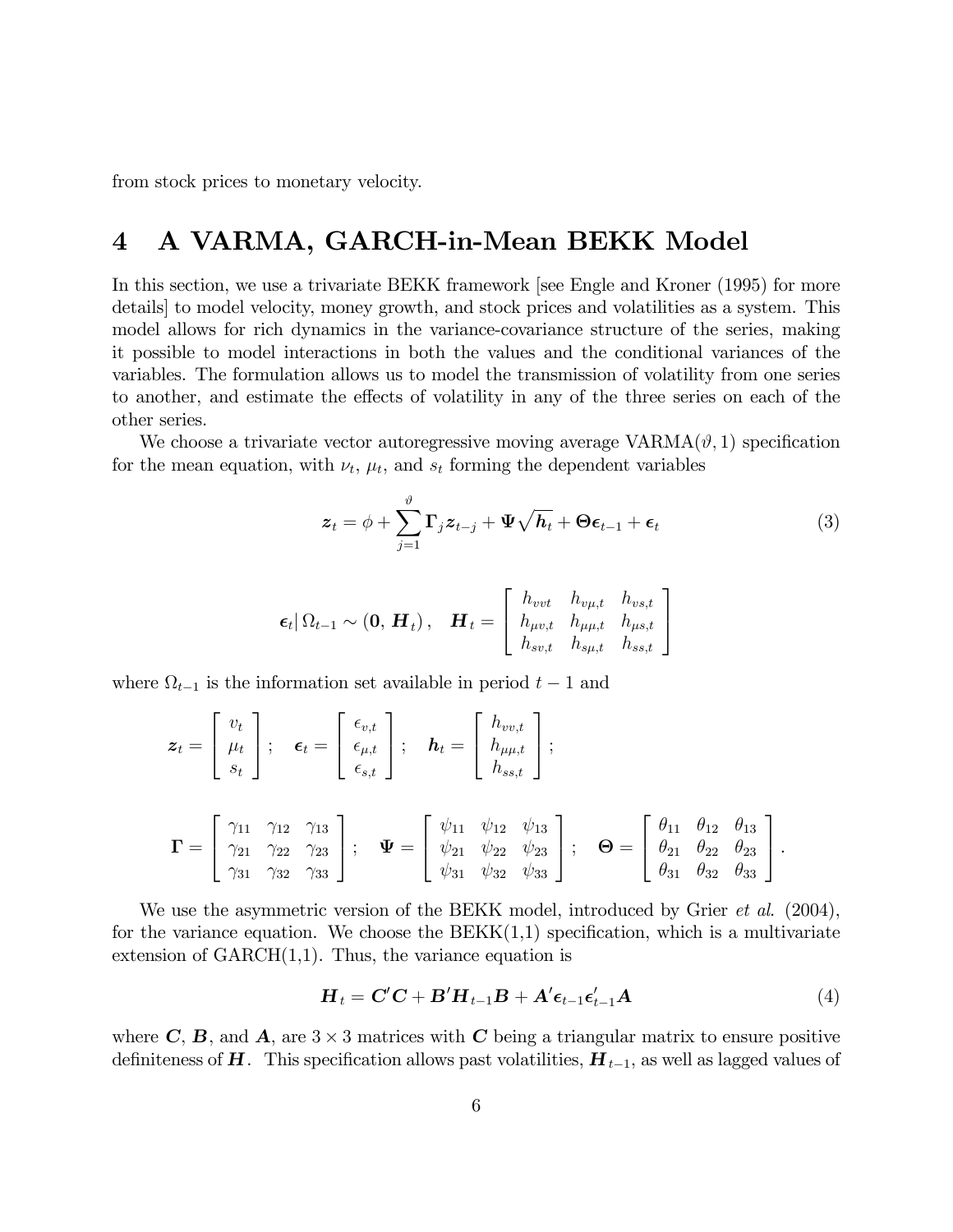$\epsilon \epsilon'$  to show up in estimating current volatilities of velocity, money growth, and stock returns. Since the  $H$  matrix is symmetric, equation (4) produces six unique equations modeling the dynamic variances of velocity, money growth, and stock returns, as well the covariances between them.

#### 4.1 Estimation Matters

The trivariate BEKK model formed by equations (3) and (4) was estimated in Estima RATS using quasi-Maximum Likelihood. We used the BFGS (Broyden, Fletcher, Goldfarb & Shanno) estimation algorithm, which is recommended for GARCH models. Tables 4-11 report the coefficients obtained (with significance levels in parentheses), as well as key diagnostics for the standardized residuals

$$
\hat{z}_{jt} = \frac{\epsilon_{jt}}{\sqrt{\hat{h}_{jt}}}
$$

for  $j = \nu_t$ ,  $\mu_t$ , and  $s_t$ . The optimal lag structure was determined using the 'variage select' command and the AIC criterion in RATS. As part of our model identification process, we attempted to 'over fit' the lag structure (adding one lag), but were unable in each case to get convergence.

Tables 4-11, broadly speaking, are each composed of three panels. In Panel A, we present the parameter estimates for the conditional mean equation. We are most interested in the [1,2] and [1,3] elements ( $\hat{\gamma}_{v\mu}$  and  $\hat{\gamma}_{vs}$ , respectively) of the  $\Gamma_j$  matrices, as they show how lagged monetary growth and lagged stock market returns affect changes in velocity. A structure like the one we employ in this paper is designed to capture simultaneous short run effects (in our case each lag is a month). If Friedman's money demand effect dominates, in the short run we would expect to find that (at least) the total delay multiplier for  $\hat{\gamma}_{v\mu}$  to be negative. Alternatively, since monetary policy is typically countercyclical, in the standard textbook short-run macro model, increases in the money supply lead to increases in aggregate demand and velocity, since the price level is assumed to be fixed. If this effect dominates, in the short run one might expect, a priori, that (at least) the total delay multiplier for  $\hat{\gamma}_{v\mu}$  would be positive. Using the previously motivated analysis of Friedman (1988, pp. 221-222), we will interpret negative values of  $\hat{\gamma}_{vs}$  parameters (and the total delay multiplier) to provide support that in the short run the 'wealth effect' is dominating (points  $1-3$ ). Alternatively, we will interpret positive values of  $\hat{\gamma}_{vs}$  parameters (and the total delay multiplier) to provide support that the 'substitution effect' is dominating (point 4). Our main research question however is centered around testing for empirical evidence of Friedman's money demand effect.

The  $\Psi$  matrix holds the parameter estimates of the conditional standard deviation,  $\sqrt{\mathbf{h}_t}$ , on the dependent variables. For our research questions, we are most interested in elements [1,2] and [1,3] of this matrix  $(\hat{\psi}_{v\mu}$  and  $\hat{\psi}_{vs}$ , respectively), as they provide estimates of the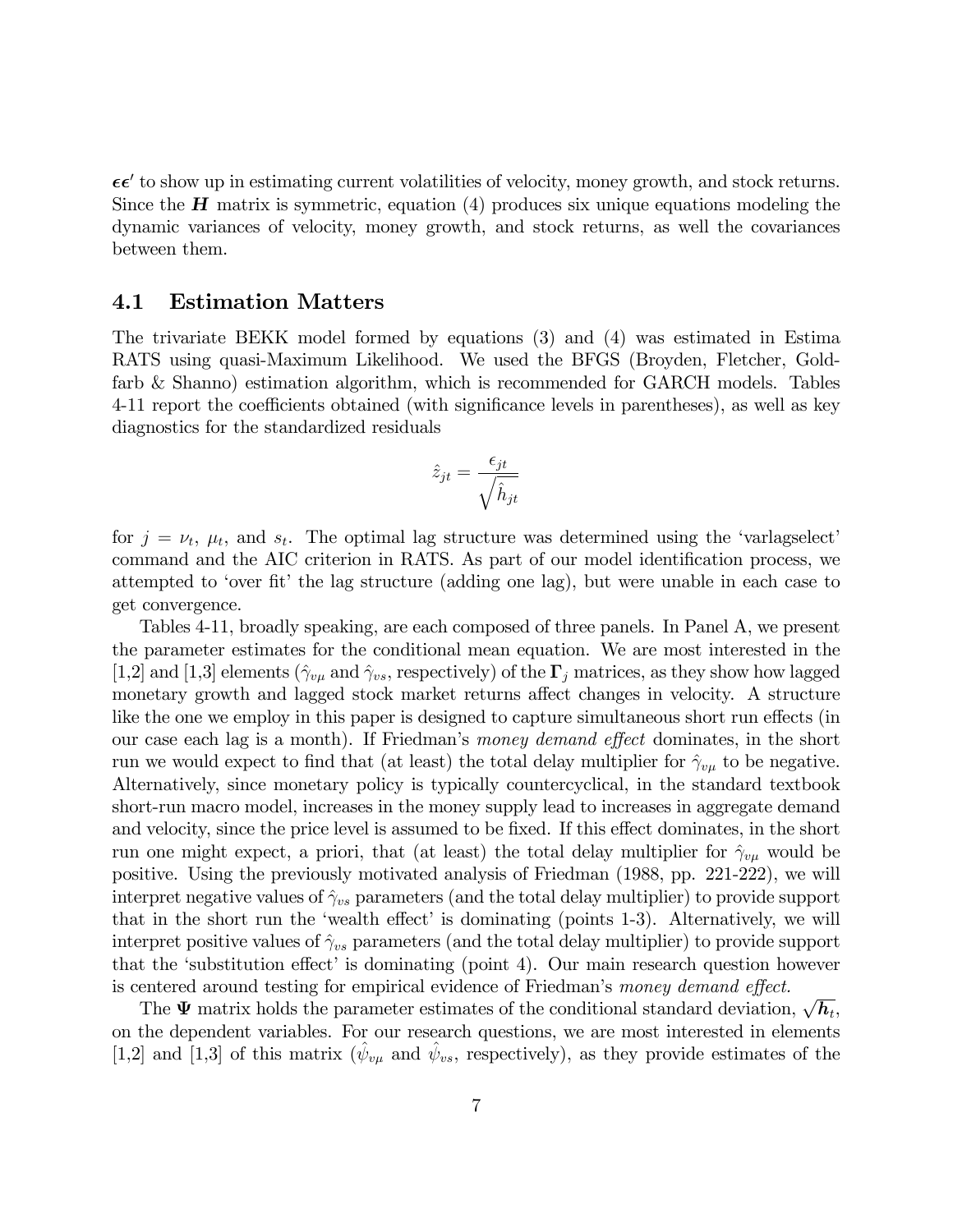impact of money supply and stock prices conditional volatility on the velocity of money. If  $\hat{\psi}_{v\mu}$  is negative and statistically significant it would provide empirical support for the money demand effect. If  $\hat{\psi}_{vs}$  is negative and statistically significant we might conclude the same regarding the effect of stock market volatility on the demand for money. However, if  $\hat{\psi}_{vs}$  is positive and significant and  $\hat{\psi}_{v\mu}$  is negative and significant, we cannot rule out the money demand effect. It may just be that higher risks come with higher returns (traditional financial theory) and that the substitution effects are dominating (point 4); in fact, traditional measures of stock valuations, like  $P/E$  ratios, reached historic highs during the sample period. Of secondary interest is  $\hat{\psi}_{s\mu}$ , the [3,2] element of the  $\Psi$  matrix, as it represents the impact of money supply volatility on the broad stock market. Our a priori expectation would be that  $\hat{\psi}_{s\mu}$ , if significant, would have a negative sign (since more uncertainly around Fed rate policy leads to lower asset returns).

The  $\Theta$  matrix provides estimates of the impact of last period's innovations, and the statistical significance of its elements provides an indication of the appropriateness of the moving average structure. We will focus our attention specifically on the  $[1,2]$ ,  $[1,3]$ , and [3,2] elements  $(\hat{\theta}_{v\mu}, \hat{\theta}_{vs}, \text{ and } \hat{\theta}_{s\mu})$ , respectively) of this matrix. Panel B, is a set of estimates that are calculated using the aforementioned standardized residuals. These diagnostics will tell us whether our lag specification has effectively dealt with autocorrelation. Panel C lists the parameters for the conditional variance equation. The significance of the parameters in the  $\mathbf{A}'\mathbf{A}$  matrix suggest volatility changes with lagged shocks; whereas the significance of the parameters in the  $B'B$  matrix tell us that there is also momentum in the system driving the conditional variance. Considered together, if the majority of these parameters are statistically significant, they validate the econometric specification of a GARCH process.

### 5 Empirical Evidence

Tables 4-11 present the empirical results for each of the eight monetary aggregates. In what follows, we only discuss in detail the results in Table 4 and summarize the major results from panel A of Tables 4-11 in Table 12.

In Table 4, CFS M1 is the monetary aggregate under investigation and 4 lags are used in the trivariate estimation. The parameters for lagged M1 money growth,  $\hat{\gamma}_{vu}$ , (the [1,2] elements of the  $\Gamma$  matrices) are significant for all lags; the 1st lag is negative, and subsequent lags are positive. The combined delay multiplier of a 1% increase in the growth rate of the money supply is a  $-1.172 + 0.497 + 0.307 + 0.178 = -0.190\%$  decrease in velocity. This result is consistent with Friedman's money demand effect hypothesis. For the S&P 500 growth parameter,  $\hat{\gamma}_{vs}$ , only the 2nd lag (the [1,3] element in the  $\Gamma_2$  matrix) shows any significance, suggesting that a  $1\%$  increase in the money growth rate leads to a  $0.022\%$ increase in velocity. This parameter is statistically significant. The conditional variance parameter of money supply on velocity,  $\hat{\psi}_{v\mu}$ , is not significant. The volatility parameter of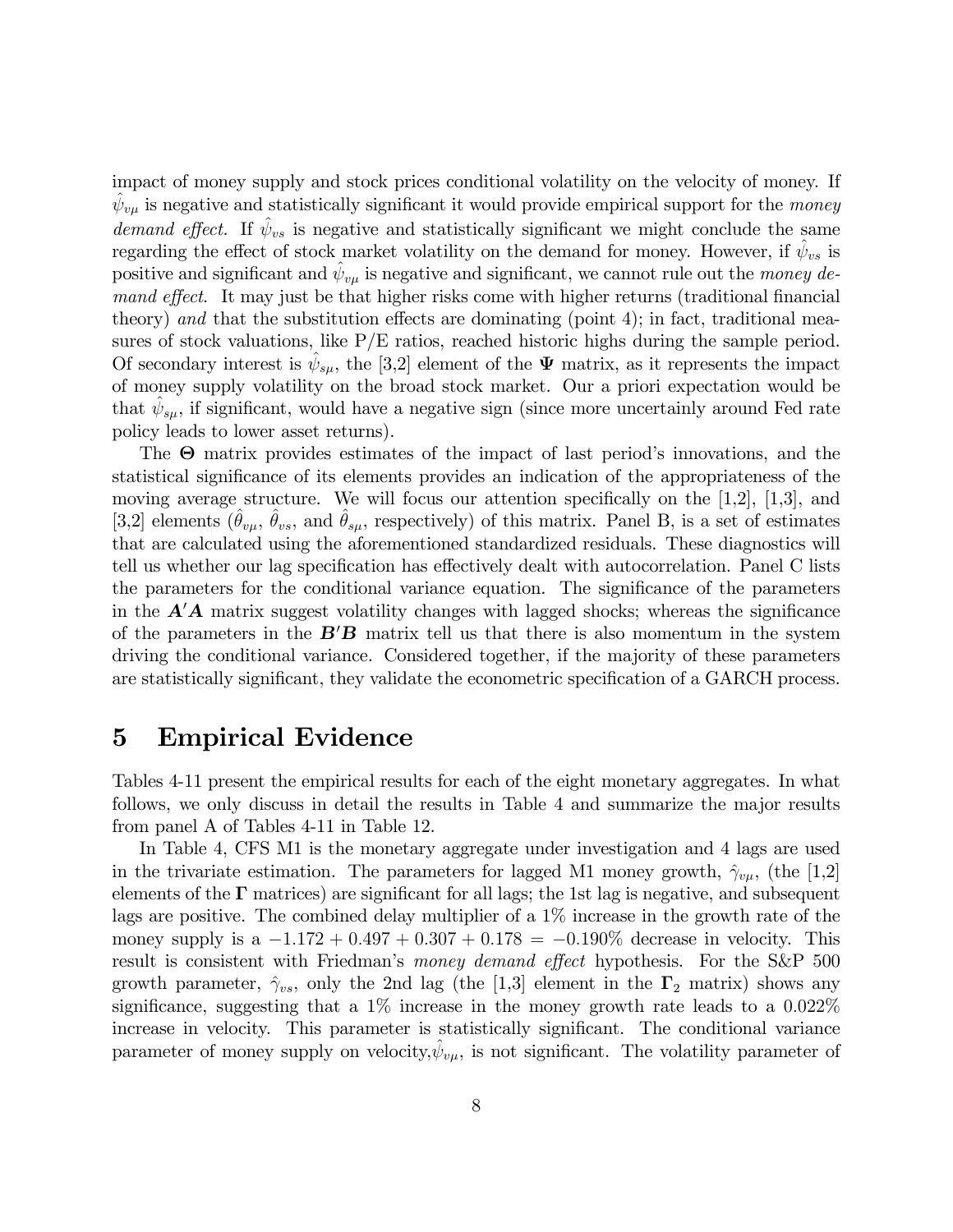the S&P 500 on velocity,  $\hat{\psi}_{vs}$ , is equal to 0.073 and is significant at a 10% level. The monthly standard deviation of the growth in the S&P 500, is 4:399% . If we take this as a proxy for the 'average' value of the conditional variance,  $\sqrt{h_{ss,t}}$ , then on average we expect monthly S&P  $500$  volatility to increase velocity by  $4.399\% \times 0.073 = 0.321\%$  — a value that is economically significant.

Both  $\hat{\psi}_{vs}$  and  $\hat{\gamma}_{vs}$  are positive suggesting that the substitution effect dominates. The volatility parameter of money supply on S&P 500 growth,  $\hat{\psi}_{s\mu}$ , is equal to -3.555 and is significant at a  $10\%$  level. The monthly standard deviation of the growth of M1 is 0.58%. Following the same logic as above, on average, we expect monthly money supply growth volatility to decrease monthly S&P 500 returns by  $0.58\% \times (-3.555) = -2.075\%$ . Finally, five of the nine estimates from the  $\Theta$  matrix are significant suggesting that on balance last period's shocks matter for current period growth rates. Of specific interest to us,  $\hat{\theta}_{v\mu}, \hat{\theta}_{vs}$ , and  $\hat{\theta}_{su}$  are all significant.

We turn our attention to panel B of Table 4, where we conduct a battery of misspecification tests, using robust versions of the standard test statistics based on the standardized residuals. The Ljung-Box Q-statistic, for testing serial correlation, cannot reject the null of no autocorrelation (at conventional significance levels) for the values and the squared values of the standardized residuals in seven of the 12 cases. In the remaining five cases, two are significant at only a  $10\%$  level. While the results are mixed, it appears that our lag specification, has, on balance done away, with autocorrelation. The results in panel  $C$  of Table 4 suggest strong evidence of the GARCH specification as there is only one parameter not significant in the  $A$  matrix. All other parameter as significant at a  $1\%$  level as are all the parameters in the B matrix.

The results in Tables 5-11 can be interpreted in the same fashion as those in Table 4. For the purpose of our analysis, we summarize the major results from panel A of Tables 4-11 in Table 12. We display the effects  $(\%)$  on velocity of the total delay multipliers (of lagged changes) for changes in money supply and S&P500 ( $\sum \hat{\gamma}_{v\mu}$  and  $\sum \hat{\gamma}_{vs}$ ), their volatility parameters  $(\hat{\psi}_{v\mu}$  and  $\hat{\psi}_{vs})$ , and the expected impact of those volatility parameters  $(\hat{\psi}_{v\mu} \times \sigma_{\mu} \text{ and } \hat{\psi}_{v\sigma} \times \sigma_{s})$ . Seven of the eight delay multipliers for both money supply growth and S&P 500 returns are positive. When both total delay multipliers are positive (for six of the eight series) the money supply multiplier is larger than the S&P 500 multiplier. This is to be expected, because monetary policy ináates assets prices. The volatility parameter of money supply growth on velocity,  $\hat{\psi}_{v\mu}$ , is significant for six of the eight series; of which 4 are negative, giving direct support to Friedman's money demand effect. The volatility parameter of S&P 500 returns on velocity,  $\hat{\psi}_{vs}$ , is also significant for six of the eight series; of which two are negative, giving direct support to Friedman's money demand effect. The four series where  $\hat{\psi}_{vs} > 0$  coincide with  $\sum \hat{\gamma}_{vs} > 0$  — this could be interpreted as Friedman's real income effect being dominated by the substitution effect.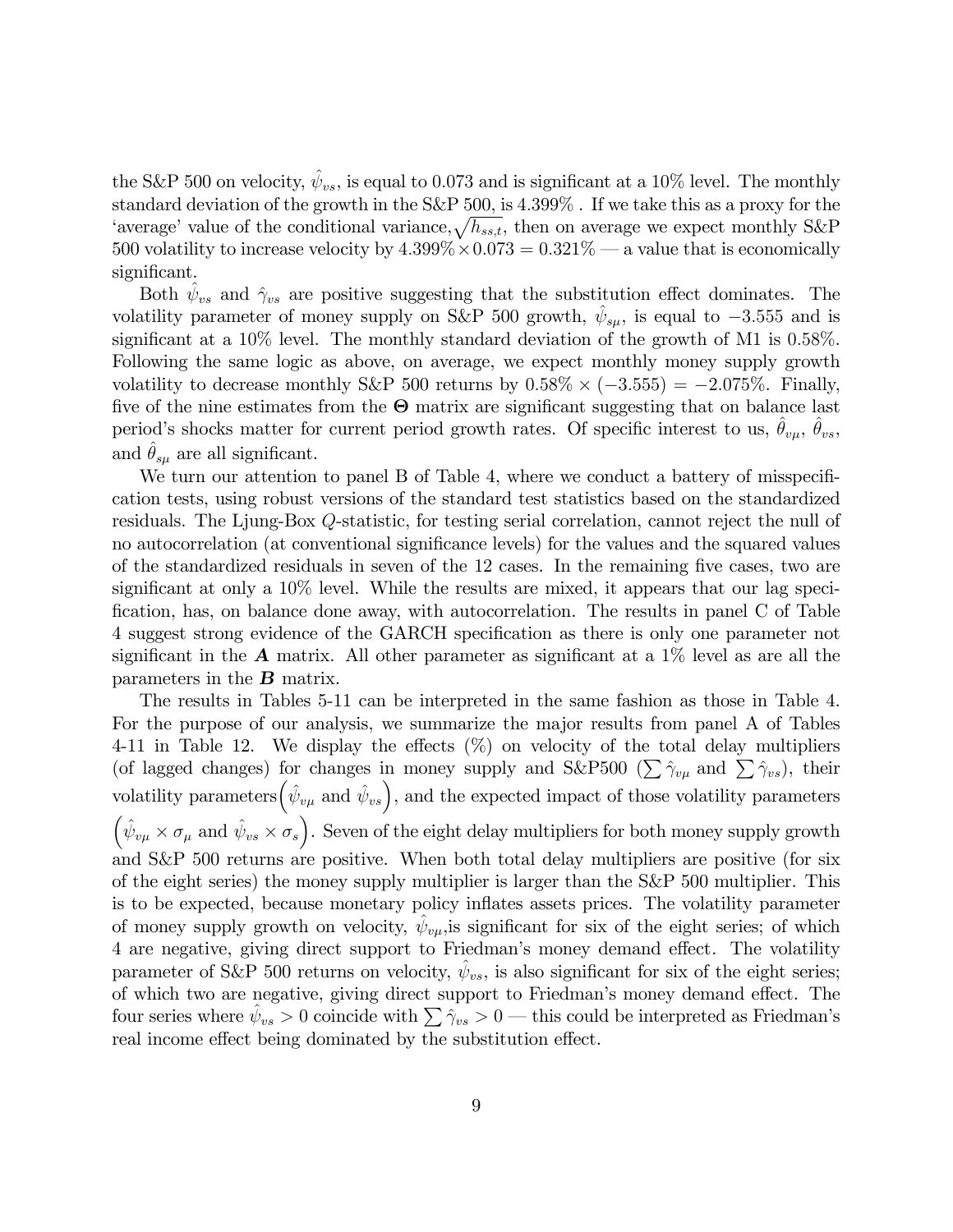Our model specification has non significant (NS) volatility parameters in the most narrow series M1, and the most broadest M3, M4+, and M4-. It is only in the broadest series M4+ and M4- where  $\hat{\psi}_{v\mu} > 0$ , a sign that is counter to what one would expect from parameter estimates for Friedman's money demand effect. For each series  $|\hat{\psi}_{v\mu}| > |\hat{\psi}_{vs}|$  which means, like the lagged impacts, that the volatility from the money supply growth has larger impacts than the volatility of S&P 500 returns. However, because the standard deviation of the S&P 500 returns ranged from being 7.5 to 10.2 times larger than that of the CFS Divisia series, our estimated average impact of stock market volatility on velocity is greater than the estimated average impact of money supply volatility,  $|\hat{\psi}_{v\mu} \times \sigma_{\mu}| < |\hat{\psi}_{vs} \times \sigma_{s}|$ . As discussed in a previous section, we found five series of money supply growth to Granger cause velocity, M1, M2M, MZM, M2, and ALL. While  $\hat{\psi}_{v\mu}$  is insignificant for M1, with the other four of the series we find the strongest empirical evidence consistent with Friedman's money demand effect. S&P returns are shown to Granger cause all the velocity series. Our VARMA model finds statistical significance in  $S\&P$  returns volatility on velocity for only six of the eight series. Across the series, considering the estimates of  $\Theta$  and panels B and C together, we have strong support for the use of a VARMA GARCH-in Mean BEKK specification.

### 6 International Data and Evidence

Over the years, the performance of the Divisia monetary aggregates has also been investigated by a large number of studies, more recently by Serletis and Gogas (2014), Hendrickson (2014), Belongia and Ireland (2014, 2015a, 2015b), Serletis and Istiak (2016), and Serletis and Koustas  $(2016)$ , among others. As noted by Serletis and Istiak  $(2016, p. 313)$ , "a number of central banks throughout the world also produce Divisia monetary data that could be used for similar investigations. These central banks are: the European Central Bank, the Bank of Israel, the Bank of Japan, the National Bank of Poland, the Bank of England, the International Monetary Fund, and the Federal Reserve Bank of st. Louis. In fact, as an indication of the level of international acceptance of the Divisia approach to monetary aggregation, see the International Monetary Fund's official data document, Monetary and Financial Statistics: Compilation Guide, 2008, pp. 183-184." See also the online library at http://www.centerformancialstability.org/amfm.php that links to Divisia monetary aggregates data and studies for over 40 countries throughout the world, including Australia, Canada, China, India, Japan, and the United Kingdom, among others.

### 7 Conclusion

This paper provides a study of the relationship between money growth variability, velocity, and the stock market, using recent advances in financial econometrics. We estimate a trivari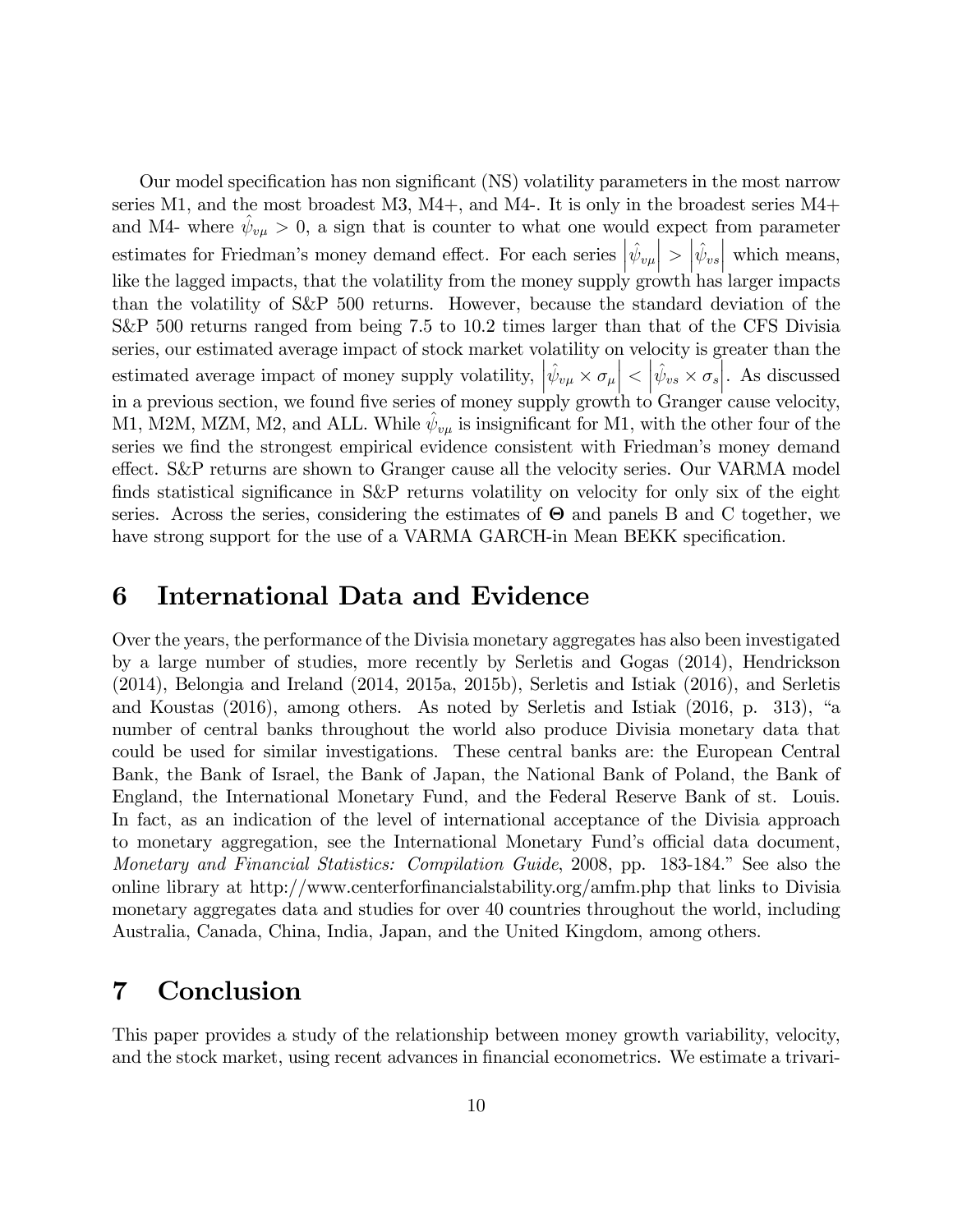ate VARMA, GARCH-in-Mean, BEKK model to quantify the effects of financial market and money supply instability. We examine how stock market and money supply growth and volatility impact velocity and investigate the robustness of the results to different definitions of money using monthly Divisia indices for the United States from the Center for Financial Stability (CFS). We find evidence of Friedman's hypothesis that the variability of money growth helps predict velocity. We also find evidence that stock market volatility has positive and significant effects on monetary velocity, consistent with Friedman's substitution effect that the higher the stock prices, the more attractive are equities as a component of the portfolio.

Our results are robust to alternative narrow definitions of the money supply, but there is no support for Friedmanís hypothesis with the broader monetary aggregates. The reason for this is that the broader the money supply definition, the more difficult it is to tease out the effects of two factors: the volatility of the money supply and the volatility of the stock market. In this regard, the recent policy of the Federal Reserve of keeping interest rates low for a historically long time (low volatility of rates), in response to the Great Recession, has ináated assets prices. As noted by Narayana Kocherlakota, President of the Minneapolis Federal Reserve, on April 18, 2013: " ... these dramatic changes in asset demand and asset supply are likely to persist over a considerable period of time—possibly the next five to 10 years. If that forecast holds true, it follows that the FOMC will only be able to meet its congressionally mandated objectives over that time frame by taking policy actions that ensure that the real interest rate remains unusually low. I point out that low real interest rates can be expected to be associated with financial market phenomena—like high asset price volatility—that are seen as signifying instability. This is my second main message: For many years to come, the FOMC will only be able to achieve its objectives by following policies that necessarily give rise to signs of financial market instability." Our paper represents a significant contribution to quantifying the effects of increased financial market and money supply instability on monetary velocity.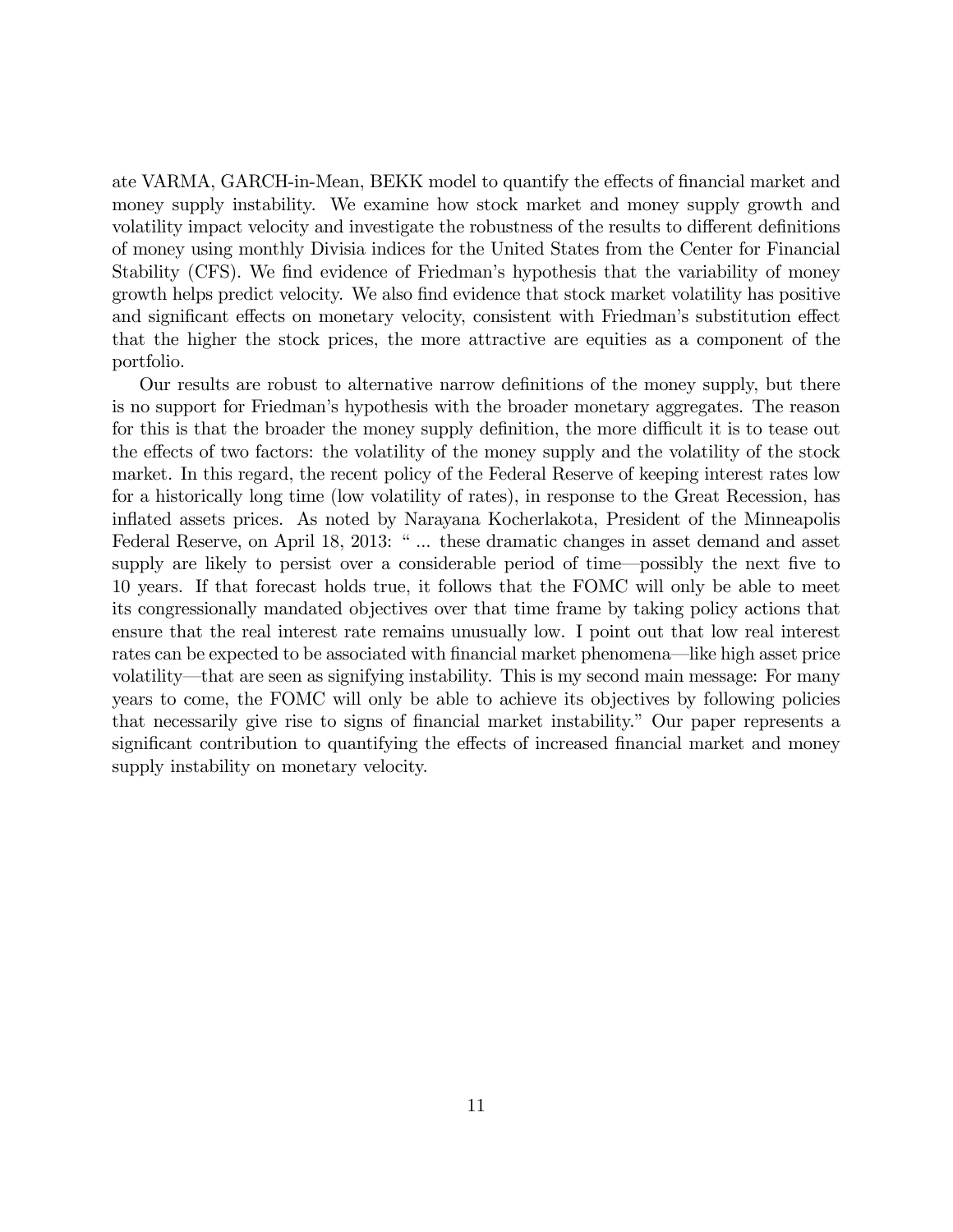### References

- [1] Barnett, W.A. ìEconomic monetary aggregates: An application of aggregation and index number theory." Journal of Econometrics 14 (1980), 11-48.
- [2] Barnett, W.A., J. Liu, R.S. Mattson, and J. van den Noort. "The new CFS Divisia monetary aggregates: Design, construction, and data sources." Open Economies Review 24 (2013), 101-124.
- [3] Belongia, M.T. and P.N. Ireland. "The Barnett critique after three decades: A new Keynesian analysis." Journal of Econometrics 183 (2014), 5-21.
- [4] Belongia, M.T. and P.N. Ireland. "A 'working' wolution to the question of nominal GDP targeting." Macroeconomic Dynamics 9 (2015a), 508–534.
- [5] Belongia, M.T. and P.N. Ireland. "Interest rates and money in the measurement of monetary policy." Journal of Business and Economic Statistics 33 (2015b), 255-269.
- [6] Brocato, J. and K.L. Smith. "Velocity and the variability of monetary growth: Evidence from Granger causality tests." Journal of Money, Credit, and Banking 21 (1989), 258-261.
- [7] Dickey, D.A., and W.A. Fuller. "Likelihood ratio statistics for autoregressive time series with a unit root." *Econometrica* 49 (1981), 1057-72.
- [8] Elliot, G., T.J. Rothenberg, and J.H. Stock. "Efficient tests for an autoregressive unit root." *Econometrica* 64 (1996), 813-836.
- [9] Engle, R.F. and K.F. Kroner. "Multivariate simultaneous generalized ARCH."  $E_{\text{cono}-}$ metric Theory 11 (1995), 122-150.
- [10] Fisher, D. and A. Serletis. "Velocity and the growth of money in the United States, 1970-1985." *Journal of Macroeconomics* 3 (1989), 323-332.
- [11] Friedman, M. "Monetary variability: The United States and Japan." Journal of Money, Credit, and Banking 15 (1983), 339-343.
- [12] Friedman, M. "Lessons fron the 1979-1982 monetary policy experiment." American Economic Review Papers and Proceedings 74 (1984), 397-400.
- [13] Friedman, M. "Money and the stock market." Journal of Political Economy 96 (1988), 221-245.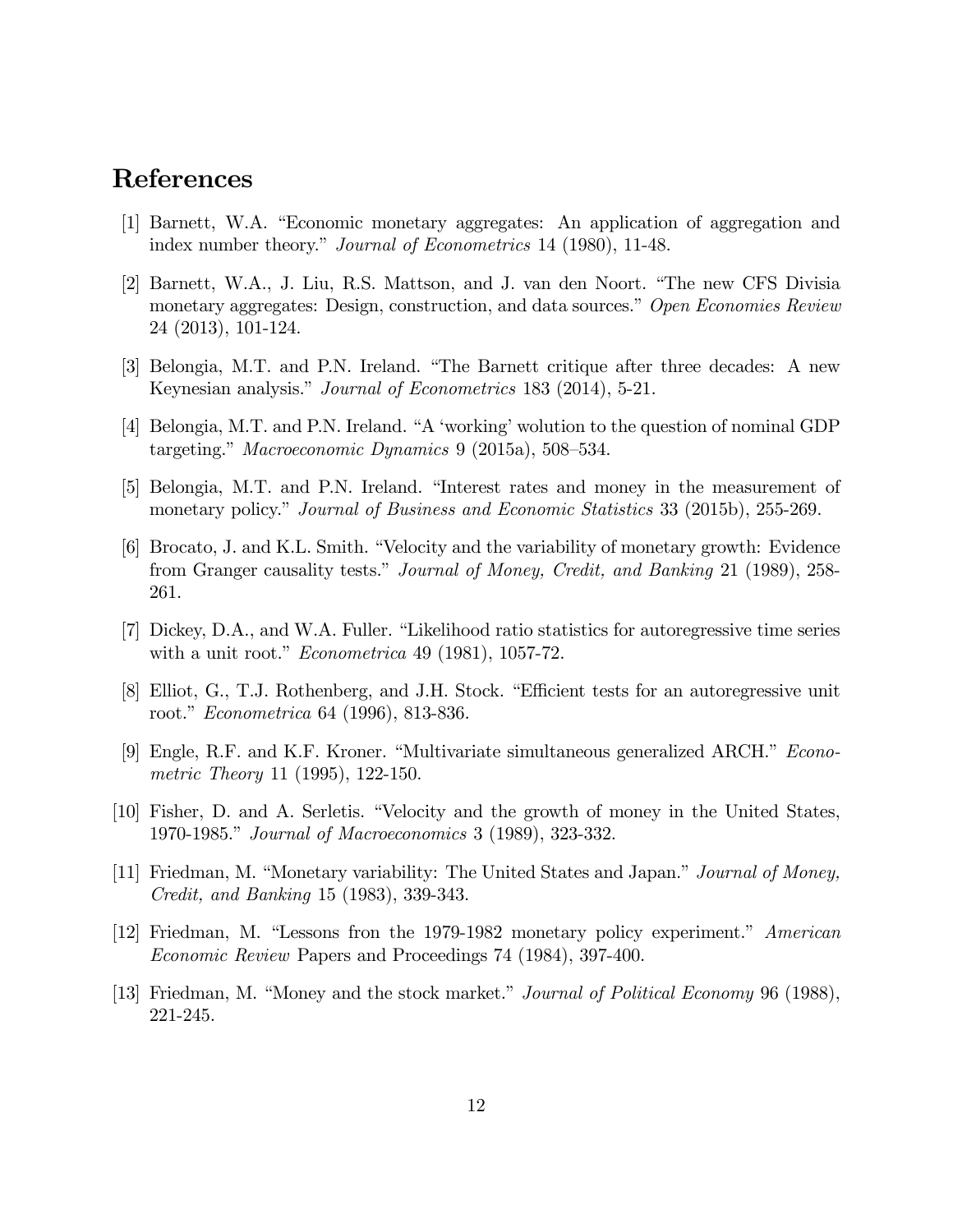- [14] Grier, K.B., O.T. Henry, N. Olekalns, and K. Shields. "The asymmetric effects of uncertainty on inflation and output growth." Journal of Applied Econometrics 19 (2004), 551-565.
- [15] Hall, T.E., and N.R. Noble. "Velocity and the variability of money growth: Evidence from Granger causality tests." Journal of Money, Credit, and Banking 19 (1987), 112-116.
- [16] Hendrickson, J.R. "Redundancy or mismeasurement? A reappraisal of money."  $Macro$ economic Dynamics 18 (2014), 1437-1465.
- [17] Jarque, C.M. and A.K. Bera. "Efficient tests for normality, homoscedasticity, and serial independence of regression residuals." *Economics Letters* 6 (1980), 255-259.
- [18] Judd, J.P. and B. Motley. "The great velocity decline of 1982-83: A comparative analysis of M1 and M2." Federal Reserve Bank of San Francisco *Economic Review* (1984), 56-74.
- [19] Kocherlakota, N. https://www.minneapolisfed.org/news-and-events/presidentsspeeches/low-real-interest-rates-executive-summary (2013).
- [20] Kroner, K.F. and V.K. Ng. "Modeling asymmetric comovements of asset returns." The Review of Financial Studies 11 (1998), 817-844.
- [21] Kwiatkowski, D., P.C.B. Phillips, P. Schmidt, and Y. Shin. "Testing the null hypothesis of stationarity against the alternative of a unit root." Journal of Econometrics 54 (1992), 159-178.
- [22] Ljung, T. and G. Box. "On a measure of lack of fit in time series models." *Biometrica* 66 (1979), 66-72.
- [23] Mehra, Y.P. "Velocity and the variability of money growth: Evidence from Granger causality tests." Journal of Money, Credit, and Banking  $21$  (1989), 262-266.
- [24] Phillips, P.C.B., and P. Perron. "Testing for a unit root in time series regression." Biometrica 75 (1988), 335-346.
- [25] Santoni, G.J. "Changes in wealth and the velocity of money." Federal Reserve Bank of St. Louis Review 67 (1987), 16-26.
- [26] Serletis, A. and P. Gogas. "Divisia monetary aggregates, the great ratios, and classical money demand functions." Journal of Money, Credit and Banking 46 (2014), 229-241.
- [27] Serletis, A. and K. Istiak. "Are the responses of the U.S. economy asymmetric to positive and negative money supply shocks?" Open Economies Review  $27$  (2016), 303-316.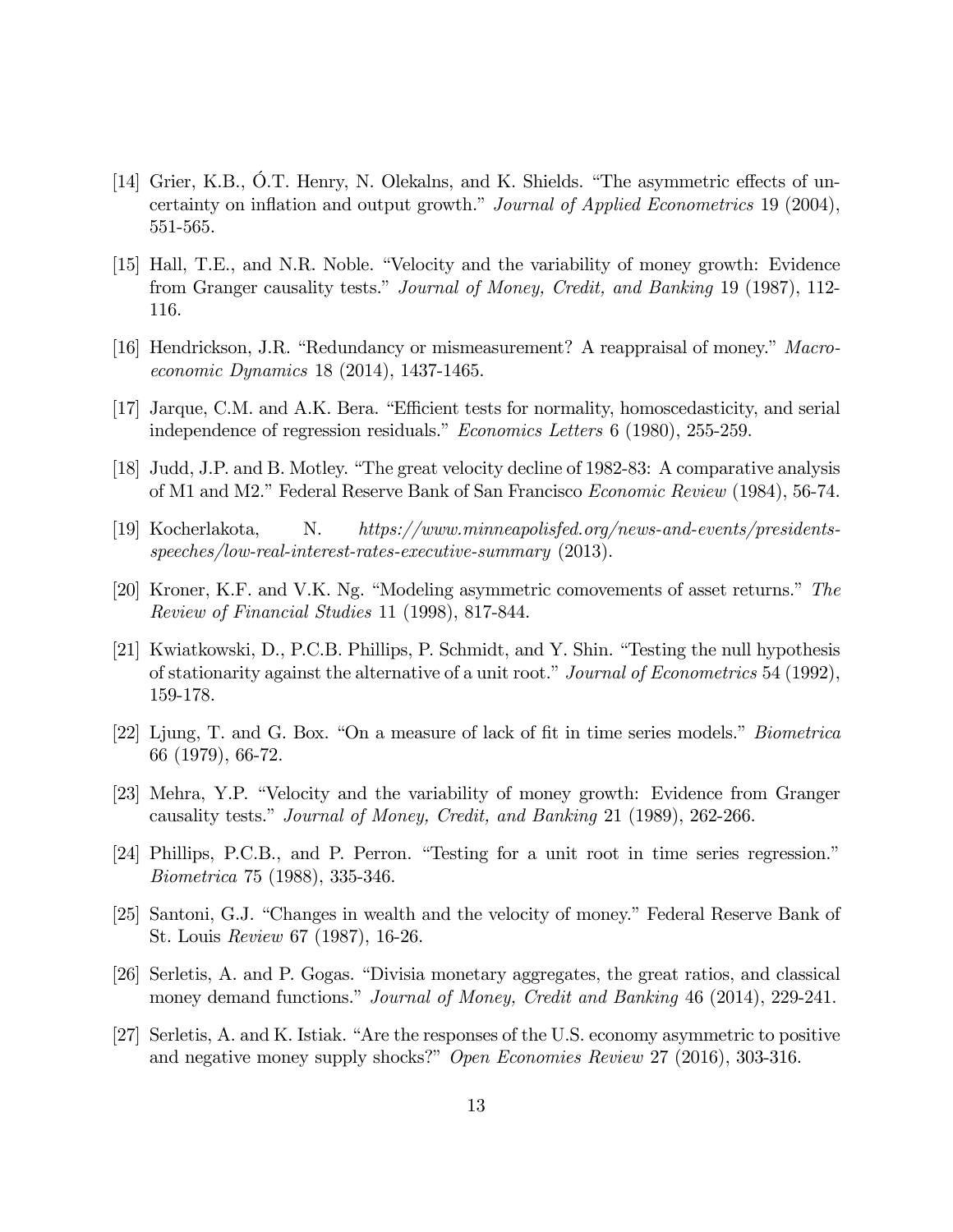- [28] Serletis, A. and Z. Koustas. "Monetary neutrality." *Macroeconomic Dynamics* (2016, forthcoming).
- [29] Serletis, A. and S. Rahman. "The output effects of money growth uncertainty: Evidence from a multivariate GARCH-in-Mean VAR." Open Economies Review 20 (2009), 607-630.
- [30] Serletis, A. and S. Rahman. "On the output effects of monetary variability." Open Economies Review 26 (2015), 225-236.
- [31] Serletis, A. and A. Shahmoradi. "Velocity and the variability of money growth: Evidence from a VARMA, GARCH-M model." Macroeconomic Dynamics 10 (2006), 652-666.
- [32] Serletis, A., K. Istiak, and P. Gogas "Interest rates, leverage, and money." Open Economies Review 24 (2013), 51-78.
- [33] Tatom, J.A. "Was the 1982 velocity decline unusual?" Federal Reserve Bank of St. Louis Review 67 (1983), 5-15.
- [34] Thornton, J. "Friedman's money supply volatility hypothesis: Some international evidence." Journal of Money, Credit, and Banking 27 (1995), 288-292.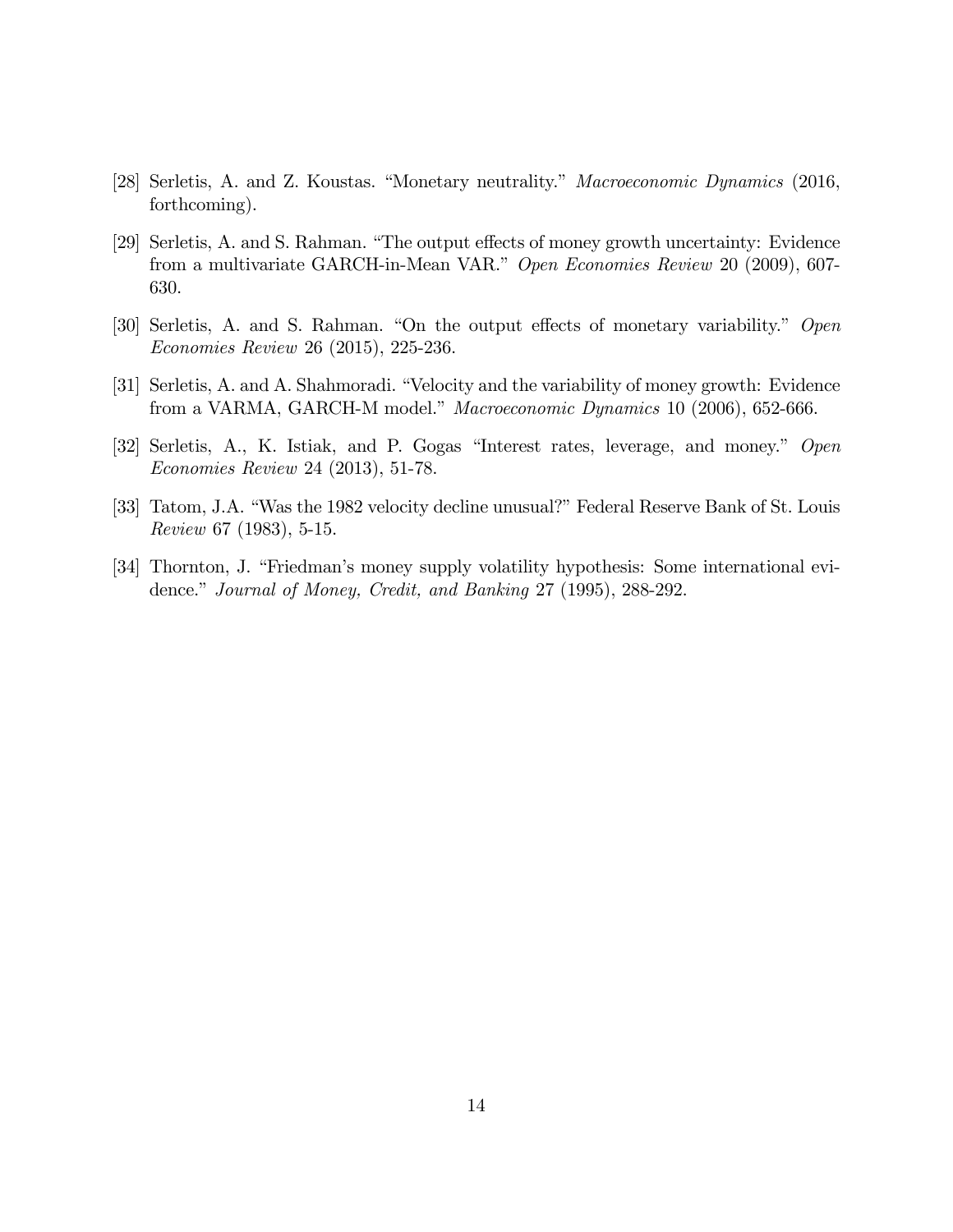

**Figure 1. CFS Divisia M1 velocity and its growth rate**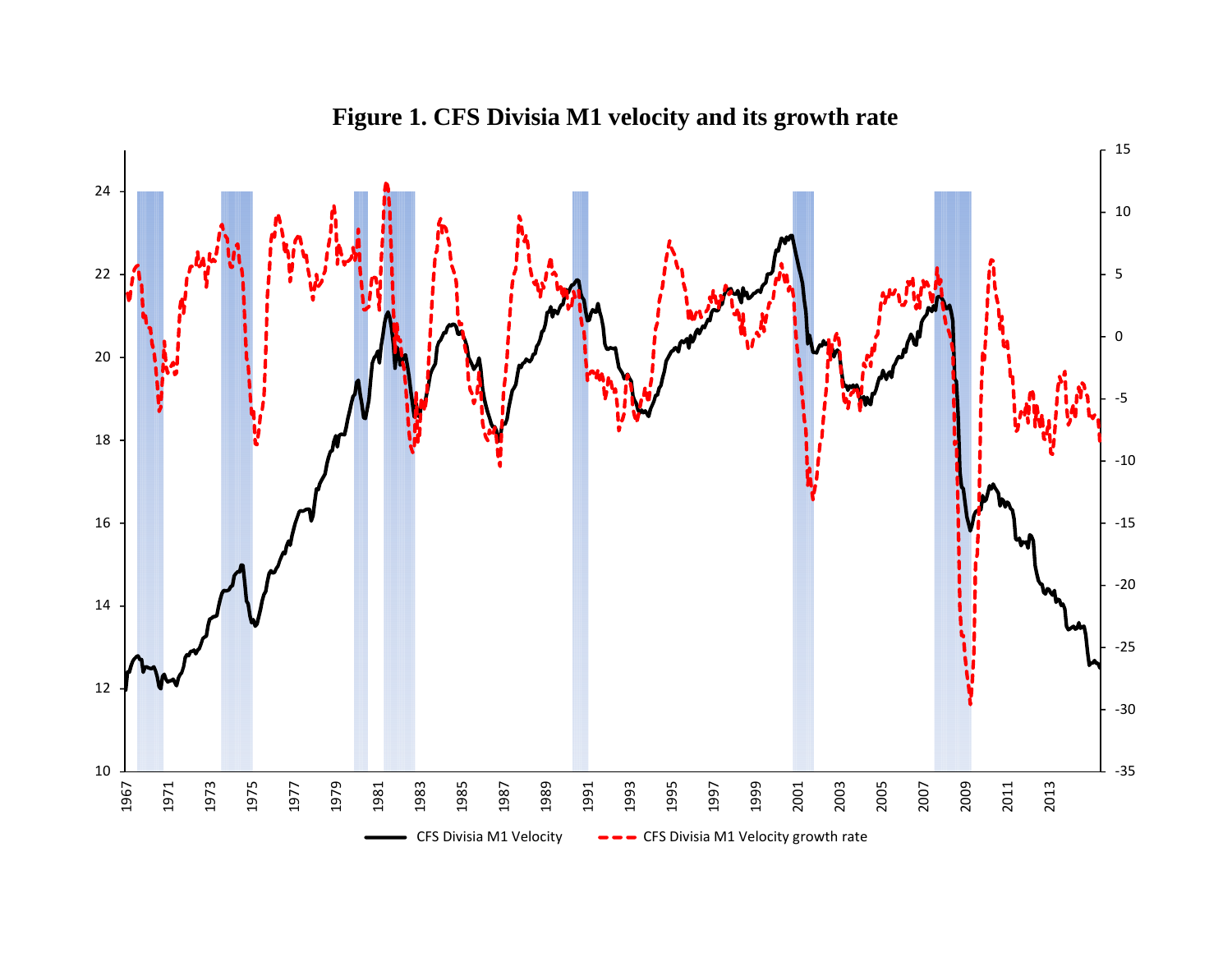

**Figure 2. CFS Divisia M2M velocity and its growth rate**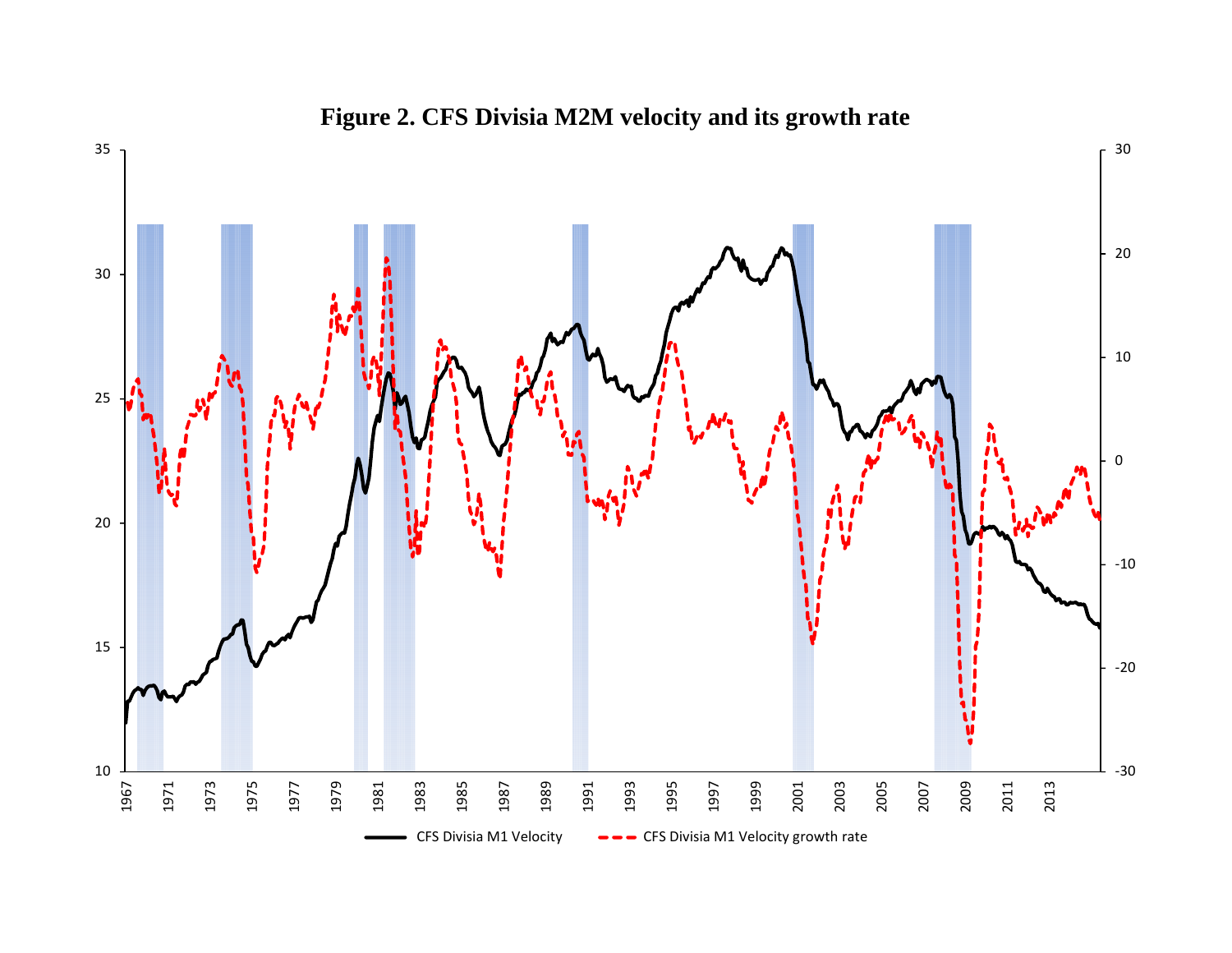

# **Figure 3. CFS Divisia MZM velocity and its growth rate**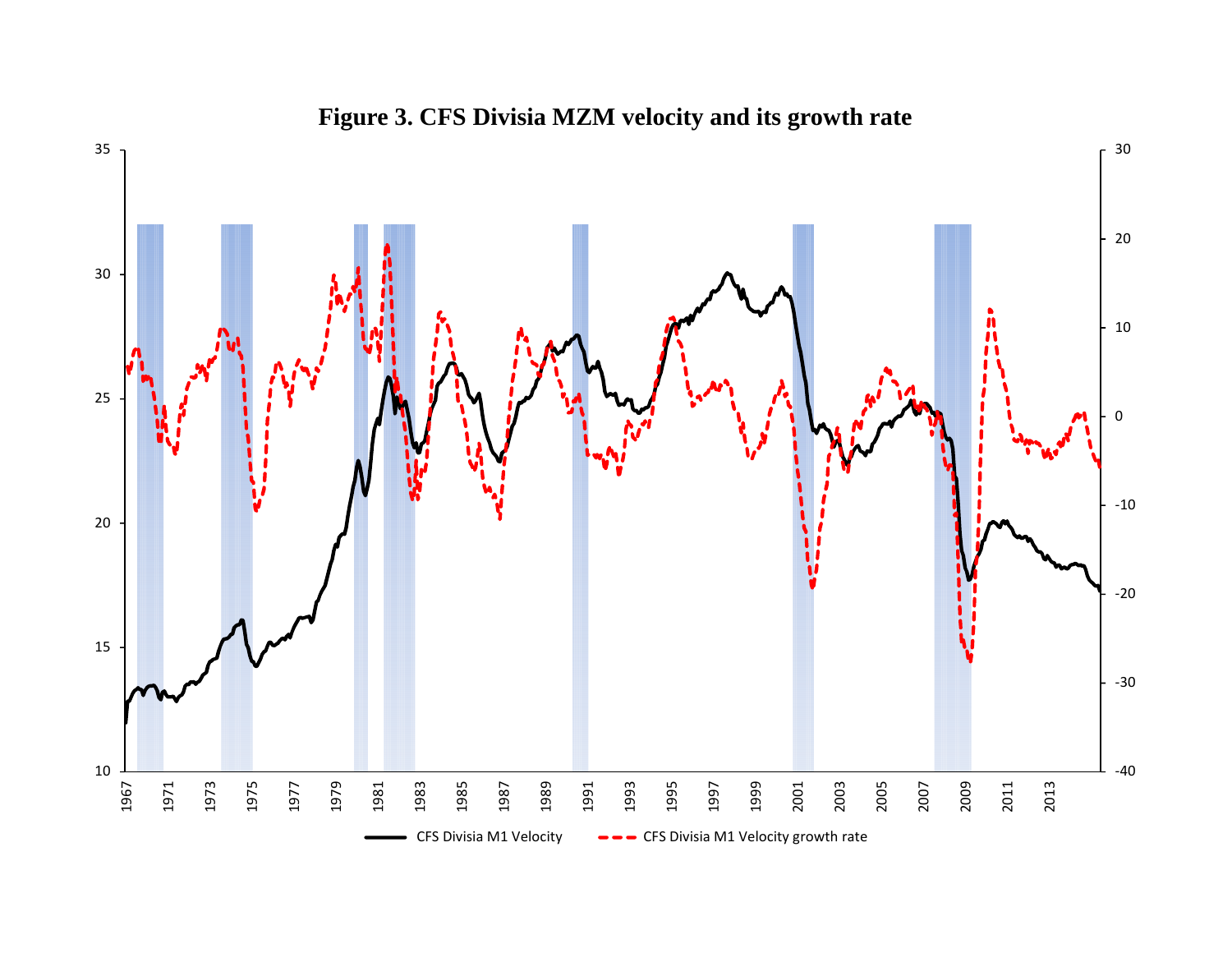

# **Figure 4. CFS Divisia M2 velocity and its growth rate**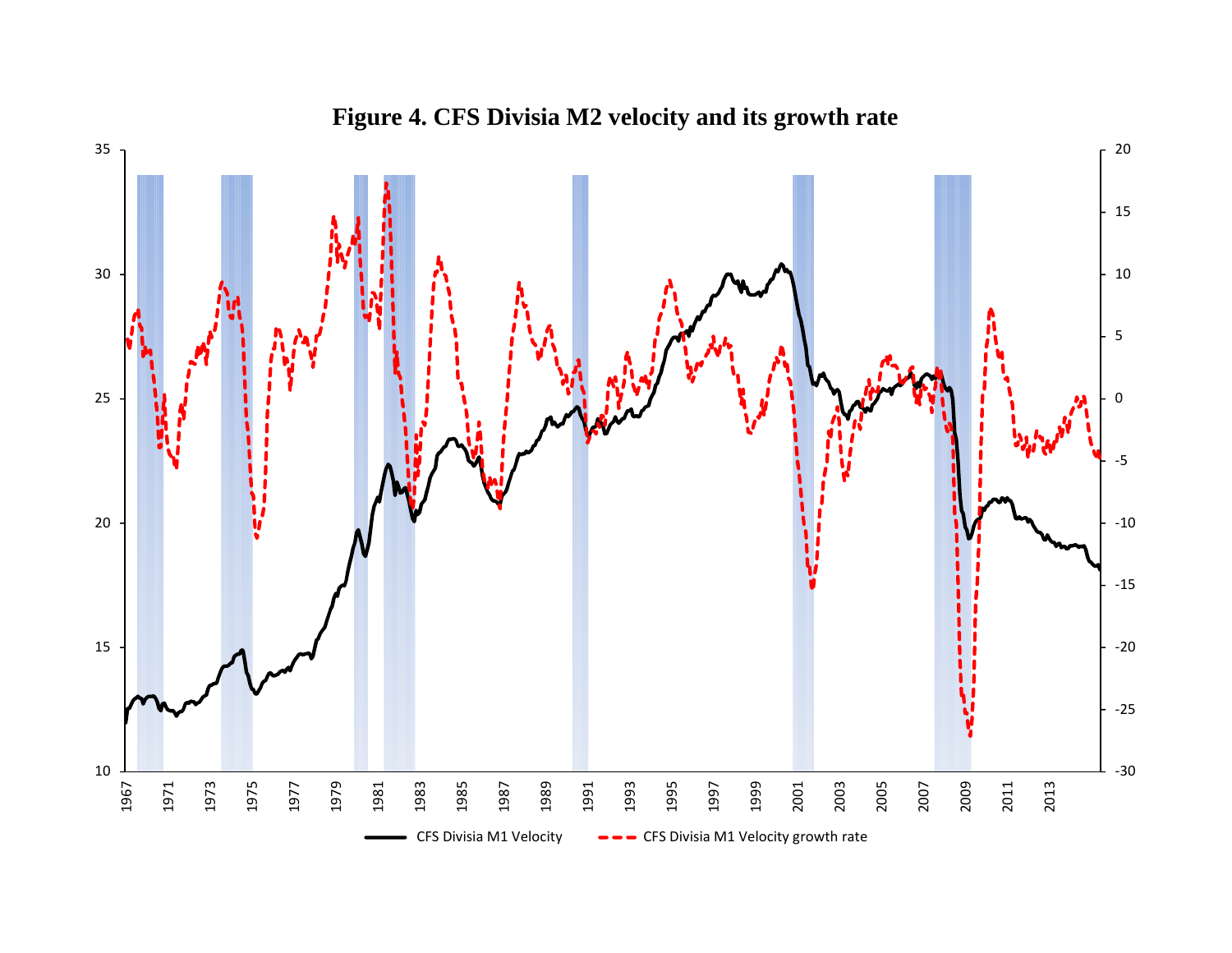

**Figure 5. CFS Divisia ALL velocity and its growth rate**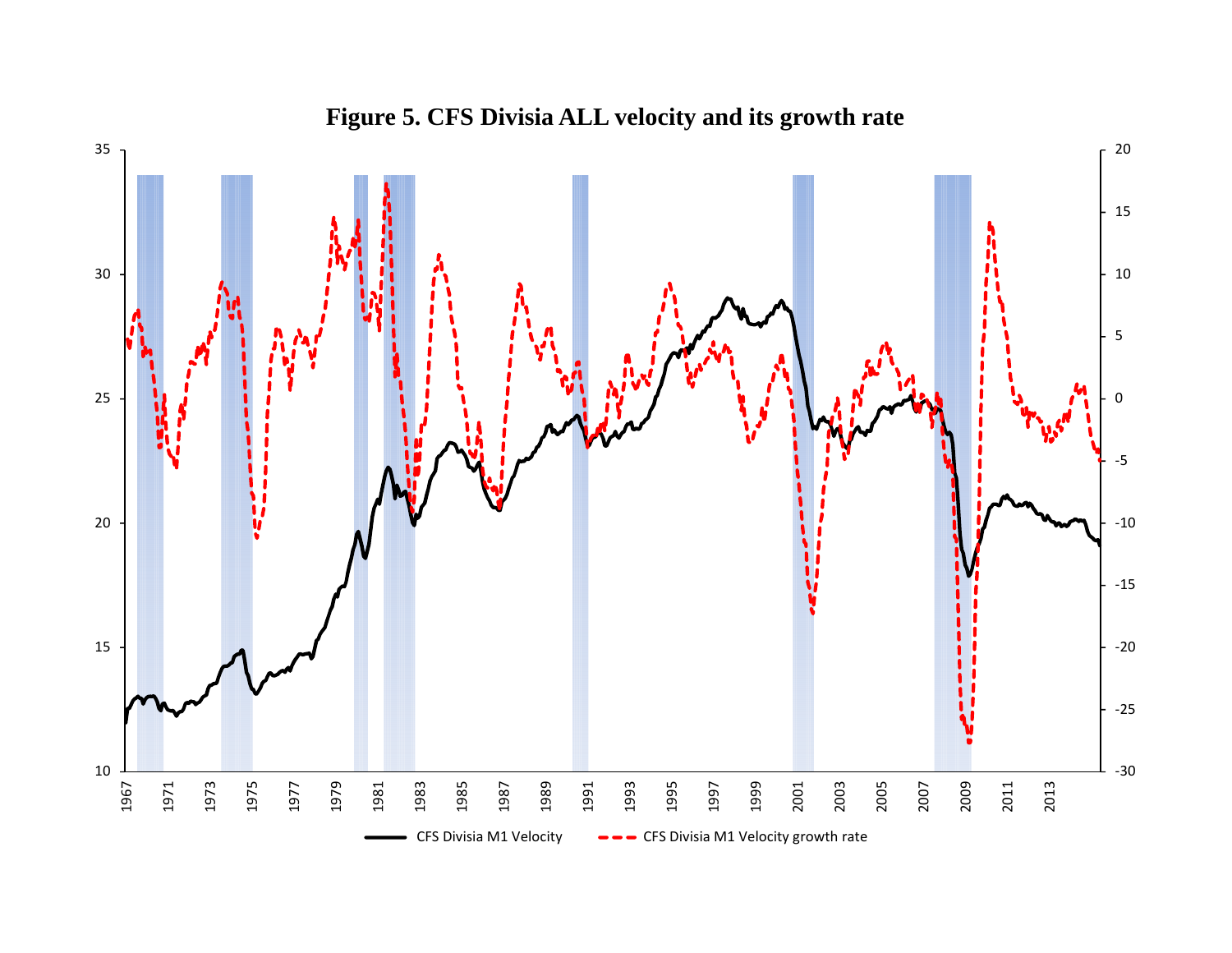

# **Figure 6. CFS Divisia M3 velocity and its growth rate**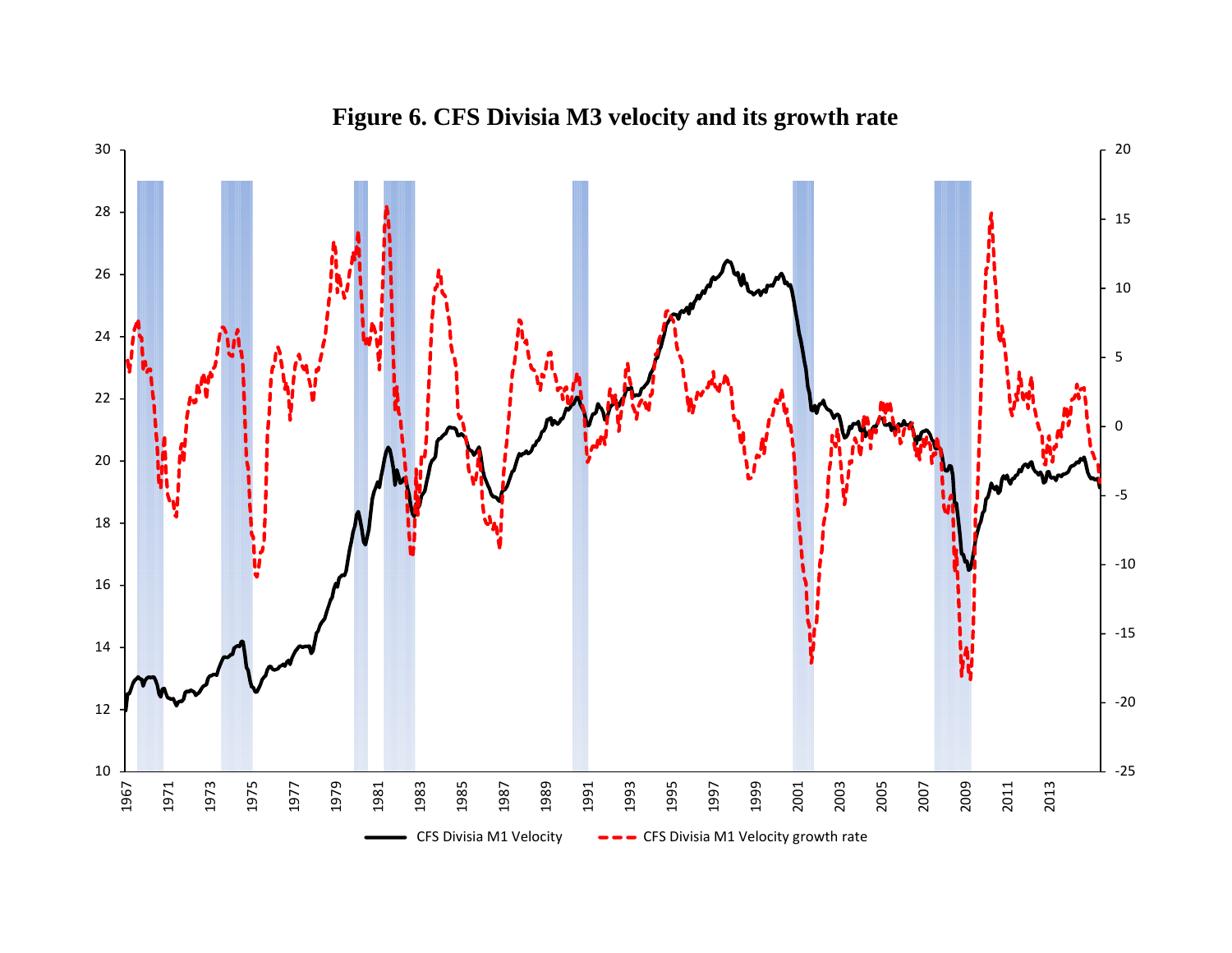

**Figure 7. CFS Divisia M4+ velocity and its growth rate**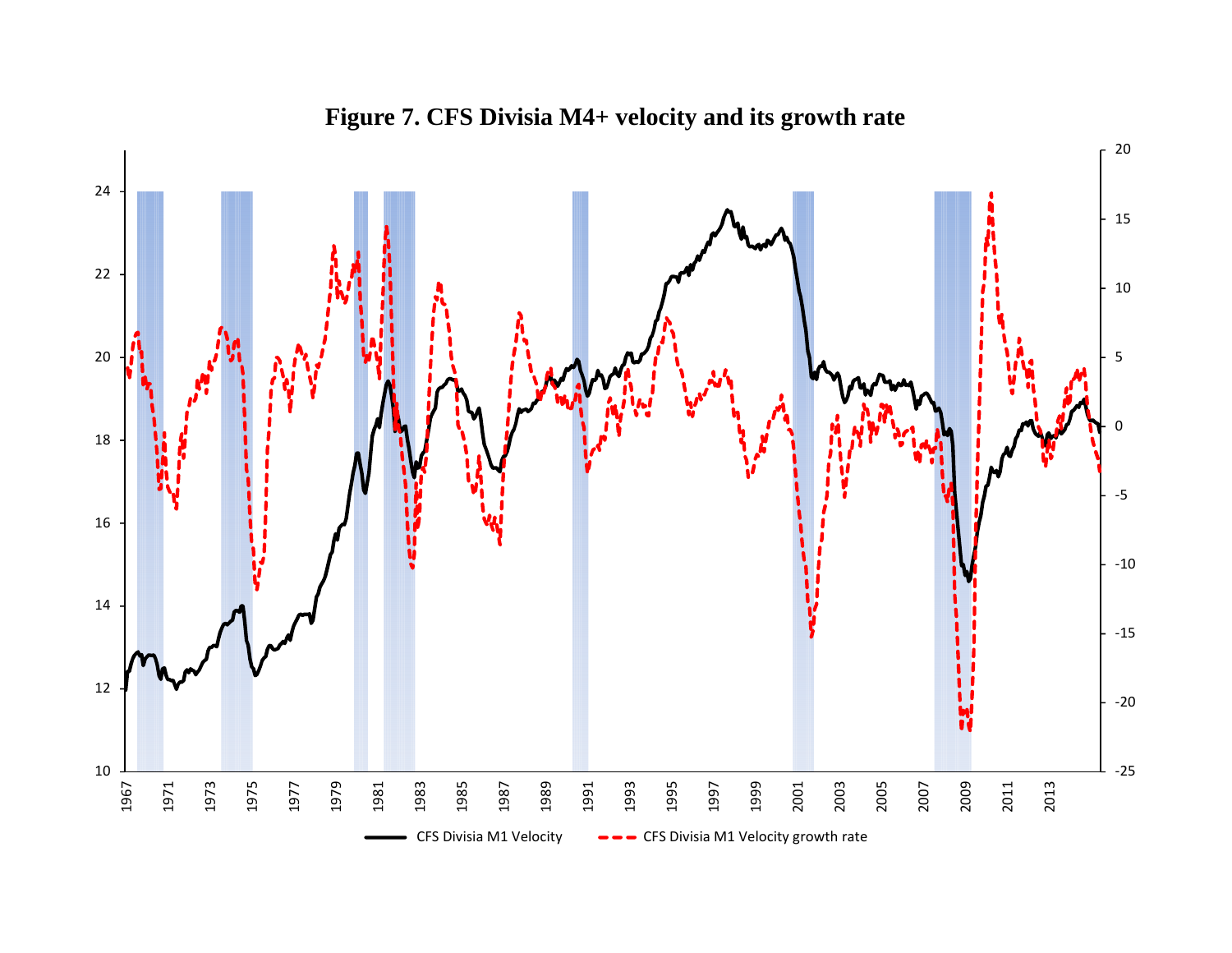

**Figure 8. CFS Divisia M4- velocity and its growth rate**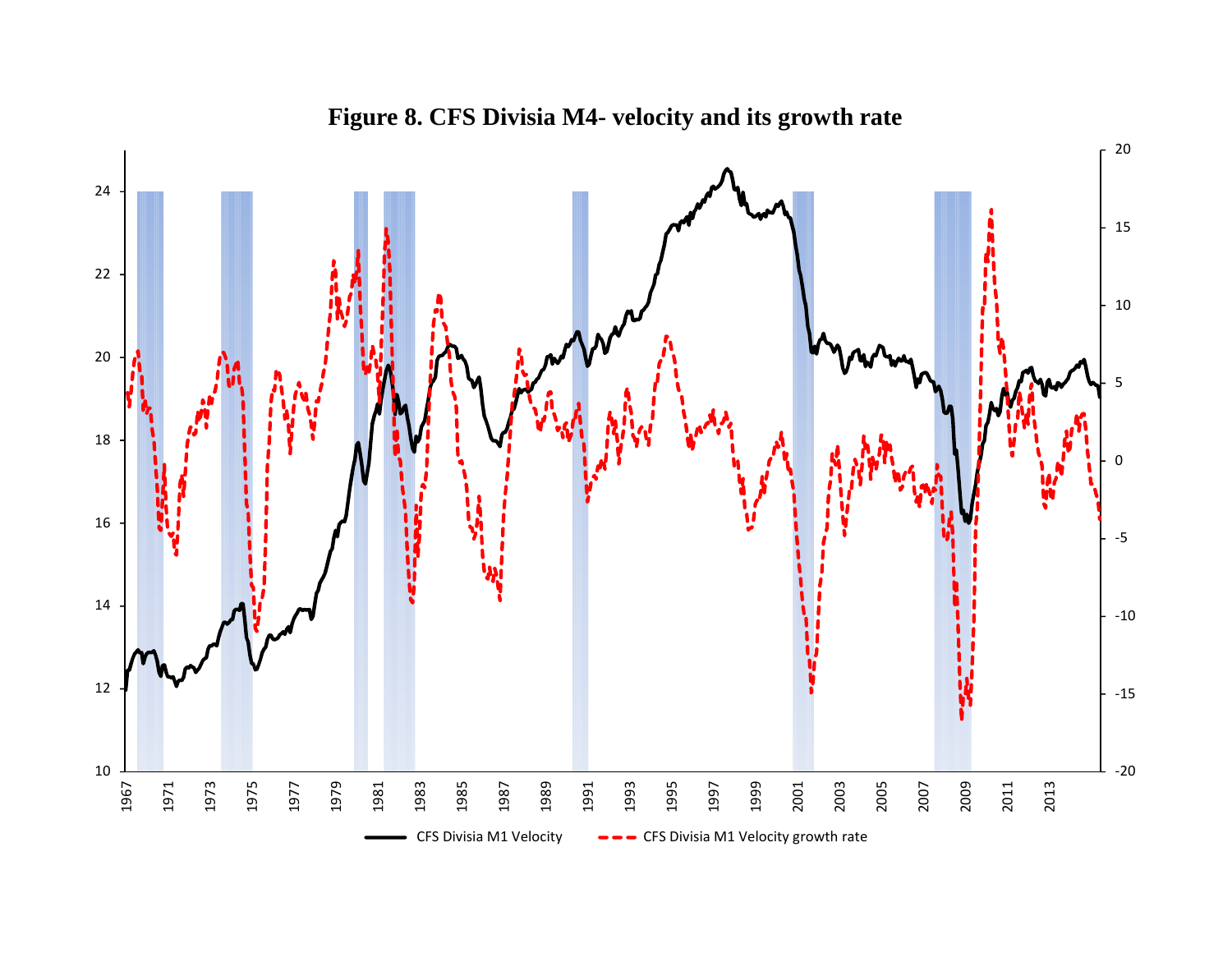|             |         | Unit root tests |            |                       | KPSS tests           |                     |
|-------------|---------|-----------------|------------|-----------------------|----------------------|---------------------|
|             | Series  | DF-GLS          | ADF        | $Z(t_{\hat{\alpha}})$ | $\tilde{\eta}_{\mu}$ | $\hat{\eta}_{\tau}$ |
|             |         |                 |            |                       |                      |                     |
| Divisia M1  | $v_t$   | $-2.306*$       | $-8.736**$ | $17.862**$            | $1.659**$            | 0.092               |
|             | $\mu_t$ | $-3.640**$      | $-8.713**$ | $-20.222**$           | 0.208                | 0.125               |
| Divisia M2M | $v_t$   | $-2.411*$       | $-8.012**$ | $-14.442**$           | $2.178**$            | 0.109               |
|             | $\mu_t$ | $-3.833**$      | $-7.247**$ | $-12.893**$           | $0.569*$             | 0.089               |
| Divisia MZM | $v_t$   | $-2.491*$       | $-8.003**$ | $-13.974**$           | $1.627**$            | 0.079               |
|             | $\mu_t$ | $-4.410**$      | $-7.373**$ | $-12.043**$           | 0.222                | 0.061               |
| Divisia M2  | $v_t$   | $-2.194*$       | $-8.114**$ | $-15.237**$           | $1.154**$            | 0.107               |
|             | $\mu_t$ | $-3.397**$      | $-7.747**$ | $-14.185***$          | 0.212                | $0.188*$            |
| Divisia ALL | $v_t$   | $-2.270*$       | $-8.047**$ | $-14.652**$           | $0.847**$            | 0.077               |
|             | $\mu_t$ | $-4.019**$      | $-7.413**$ | $-12.629**$           | 0.114                | 0.105               |
| Divisia M3  | $v_t$   | $-1.932$        | $-9.247**$ | $-16.729**$           | $20.84**$            | 0.116               |
|             | $\mu_t$ | $-2.637**$      | $-7.092**$ | $-15.925**$           | $0.487*$             | $0.157*$            |
| Divisia M4  | $v_t$   | $-2.070*$       | $-8.852**$ | $-16.428**$           | $0.544*$             | 0.094               |
|             | $\mu_t$ | $-2.716**$      | $-7.398**$ | $-16.748**$           | $0.920**$            | 0.144               |
| Divisia M4- | $v_t$   | $-1.885$        | $-9.409**$ | $-17.341**$           | $0.655*$             | 0.102               |
|             | $\mu_t$ | $-2.648**$      | $-6.824**$ | $-16.260**$           | $0.813**$            | $0.154*$            |
|             |         |                 |            |                       |                      |                     |
| S&P 500     | $S_t$   | $-2.695**$      | $-23.01**$ | $-23.055**$           | 0.098                | 0.088               |

TABLE 1. UNIT ROOT AND STATIONARITY TESTS

*Note*: \*\* indicates a 1% significance level, \* indicates a 5% significance level.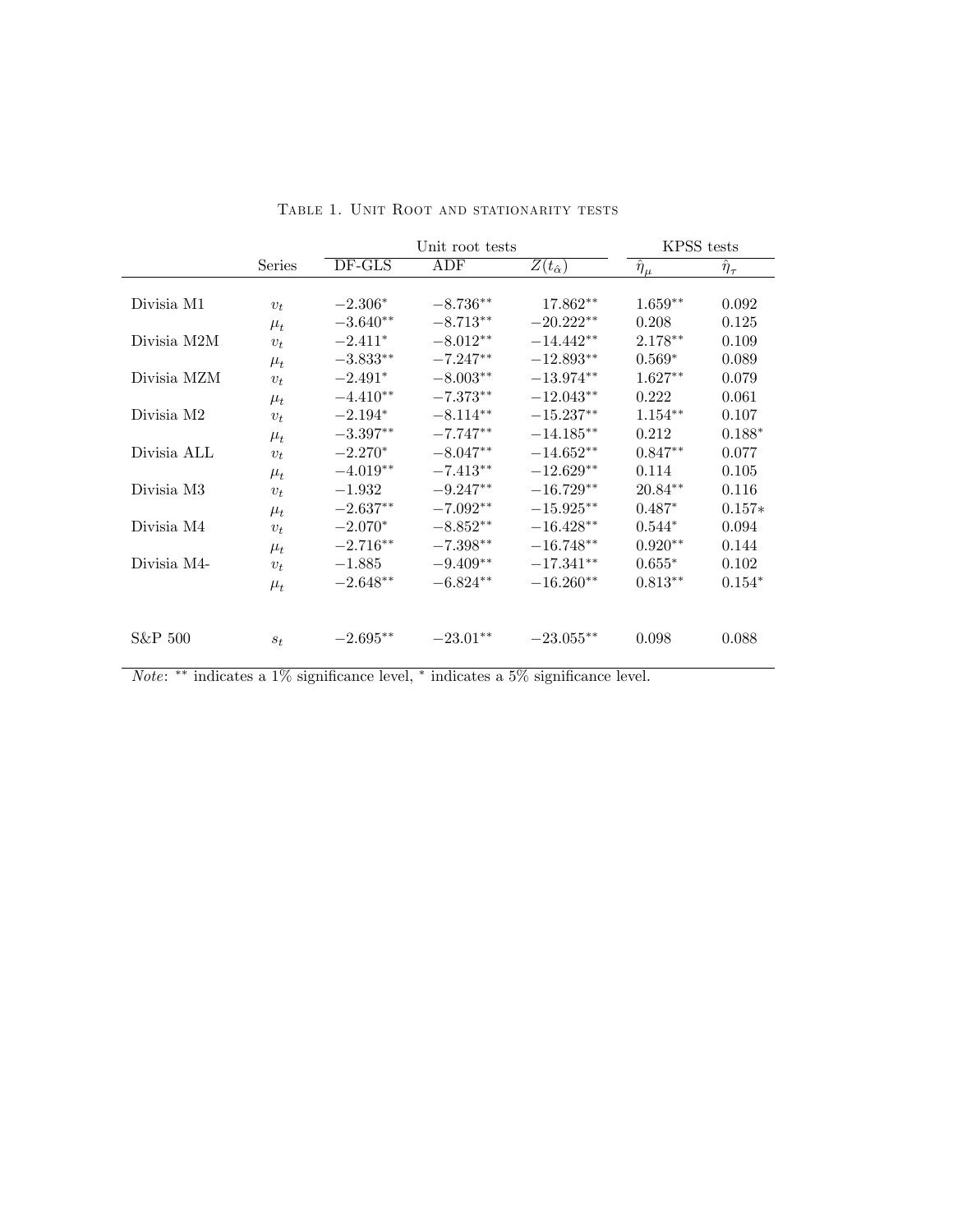|             | Series  | Q(12)                | Q(24)       | $Q^2(12)$   | $Q^2(24)$   | ARCH(12)    | J-B          |
|-------------|---------|----------------------|-------------|-------------|-------------|-------------|--------------|
|             |         |                      |             |             |             |             |              |
| Divisia M1  | $v_t$   | 181.443**            | $197.513**$ | 124.844**   | 126.805**   | 133.071**   | $2212.66***$ |
|             | $\mu_t$ | 66.272**             | $103.046**$ | 56.348**    | $74.140**$  | 45.606**    | 2519.89**    |
| Divisia M2M | $v_t$   | 405.847**            | 421.647**   | 217.674**   | $223.485**$ | 155.522**   | 483.133**    |
|             | $\mu_t$ | 442.585**            | 497.656**   | $150.720**$ | 161.868**   | $138.051**$ | 483.011**    |
| Divisia MZM | $v_t$   | $410.476**$          | 422.906**   | $270.501**$ | 278.830**   | 166.852**   | 483.07**     |
|             | $\mu_t$ | 454.708**            | 497.988**   | 159.889**   | 177.453**   | 120.98**    | 445.838**    |
| Divisia M2  | $v_t$   | $306.310**$          | $318.064**$ | 226.097**   | 229.919**   | 170.477**   | 825.488**    |
|             | $\mu_t$ | $297.940**$          | 341.882**   | $106.206**$ | $121.325**$ | $94.423**$  | 478.857**    |
| Divisia ALL | $v_t$   | 339.225**            | 357.878**   | 273.696**   | 281.160**   | 176.036**   | $755.235***$ |
|             | $\mu_t$ | $408.659**$          | 444.767**   | 122.349**   | 137.473**   | 89.678**    | $380.661**$  |
| Divisia M3  | $v_t$   | $198.419**$          | 218.358**   | 183.171**   | $202.488**$ | 86.553**    | $189.618***$ |
|             | $\mu_t$ | 326.587**            | 387.595**   | 138.738**   | $152.110**$ | $115.15***$ | $111.452**$  |
| Divisia M4  | $v_t$   | 218.437**            | 238.305**   | 145.423**   | 157.764**   | 131.698**   | 603.831**    |
|             | $\mu_t$ | 281.248**            | 322.458     | 118.493**   | 128.218**   | $131.698**$ | 181.592**    |
| Divisia M4- | $v_t$   | $161.233**$          | 182.657     | $215.552**$ | 244.881**   | 96.946**    | 128.083**    |
|             | $\mu_t$ | $374.722^{\ast\ast}$ | 449.863**   | $93.588**$  | $104.469**$ | 123.994**   | $161.354**$  |
|             |         |                      |             |             |             |             |              |
| S&P 500     | $S_t$   | 11.734               | 20.706      | $38.453**$  | $46.634**$  | $31.890**$  | $205.263**$  |

Table 2. Tests for serial correlation, arch, and normality

*Note*: \*\* indicates a 1\% significance level, \* indicates a 5\% significance level.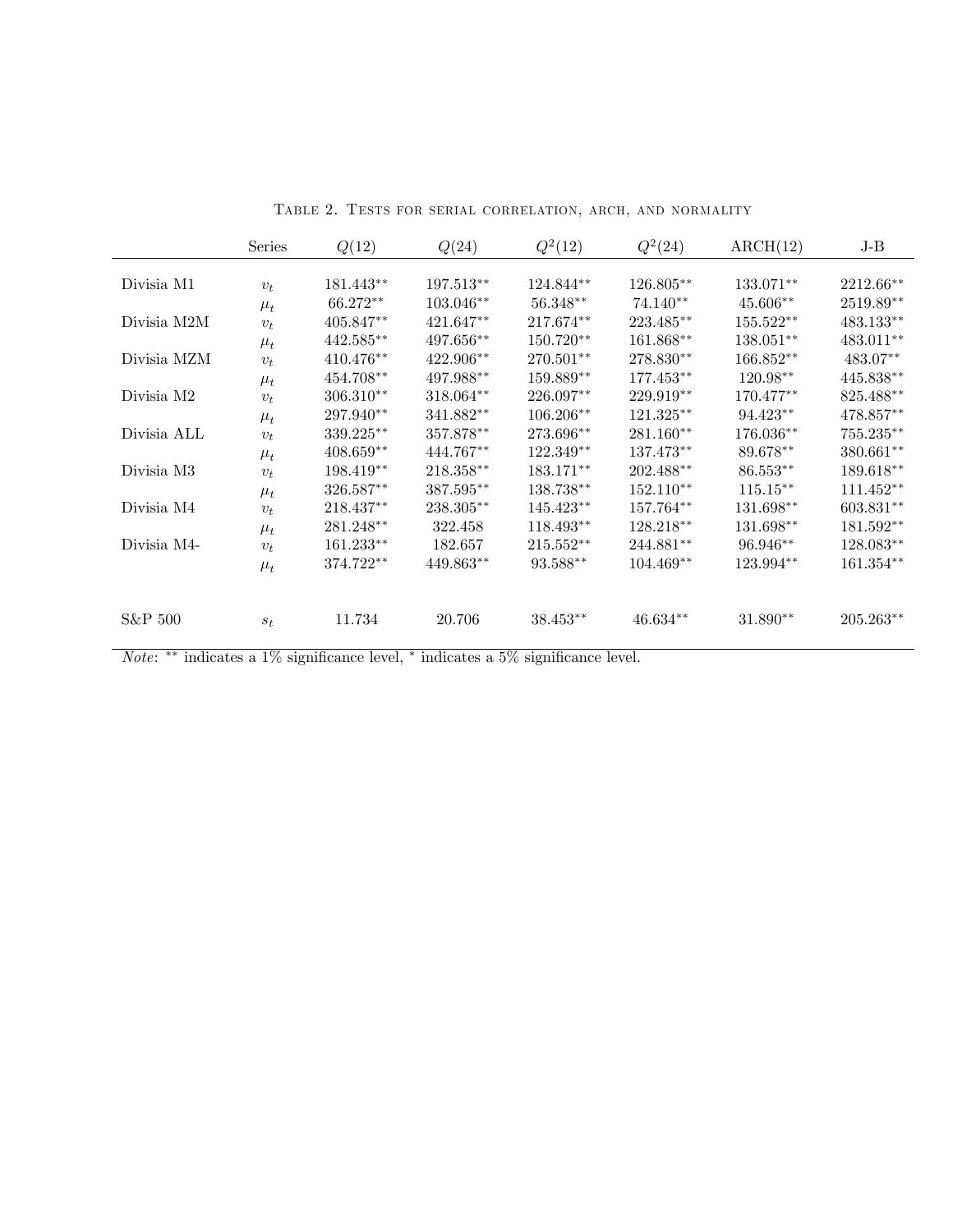#### TABLE 3

#### tests of causality from monetary variabilty and stock prices to monetary velocity

|             | $v_t = \alpha_0 + \sum \alpha_j \nu_{t-j} + \sum \beta_j VOL_{t-j} + \sum \gamma_j s_{t-j} + \varepsilon_t$ |  |
|-------------|-------------------------------------------------------------------------------------------------------------|--|
| $i=1$ $i=1$ |                                                                                                             |  |

|                        |                           | Causality from $VOL_t$ to $v_t$ |            | Causality from $s_t$ to $v_t$ |                 |
|------------------------|---------------------------|---------------------------------|------------|-------------------------------|-----------------|
| Aggregate              | $AIC(r, s, \overline{k})$ | $F\text{-statistic}$            | $p$ -value | $F$ -statistic                | <i>p</i> -value |
|                        |                           |                                 |            |                               |                 |
| Divisia M1             | (3, 7, 2)                 | 2.869                           | 0.006      | 11.769                        | 0.000           |
| Divisia M2M            | (3, 6, 3)                 | 4.023                           | 0.001      | 9.844                         | 0.000           |
| Divisia MZM            | (12, 6, 3)                | 2.840                           | 0.010      | 10.936                        | 0.000           |
| Divisia M <sub>2</sub> | (3, 5, 3)                 | 3.635                           | 0.003      | 10.500                        | 0.000           |
| Divisia ALL            | (3, 5, 3)                 | 3.302                           | 0.006      | 11.850                        | 0.000           |
| Divisia $M4+$          | (8, 1, 3)                 | 2.125                           | 0.145      | 9.549                         | 0.000           |
| Divisia M4-            | (12, 1, 3)                | 1.149                           | 0.284      | 8.871                         | 0.000           |
| Divisia M3             | (12, 1, 3)                | 1.020                           | 0.313      | 9.998                         | 0.000           |
|                        |                           |                                 |            |                               |                 |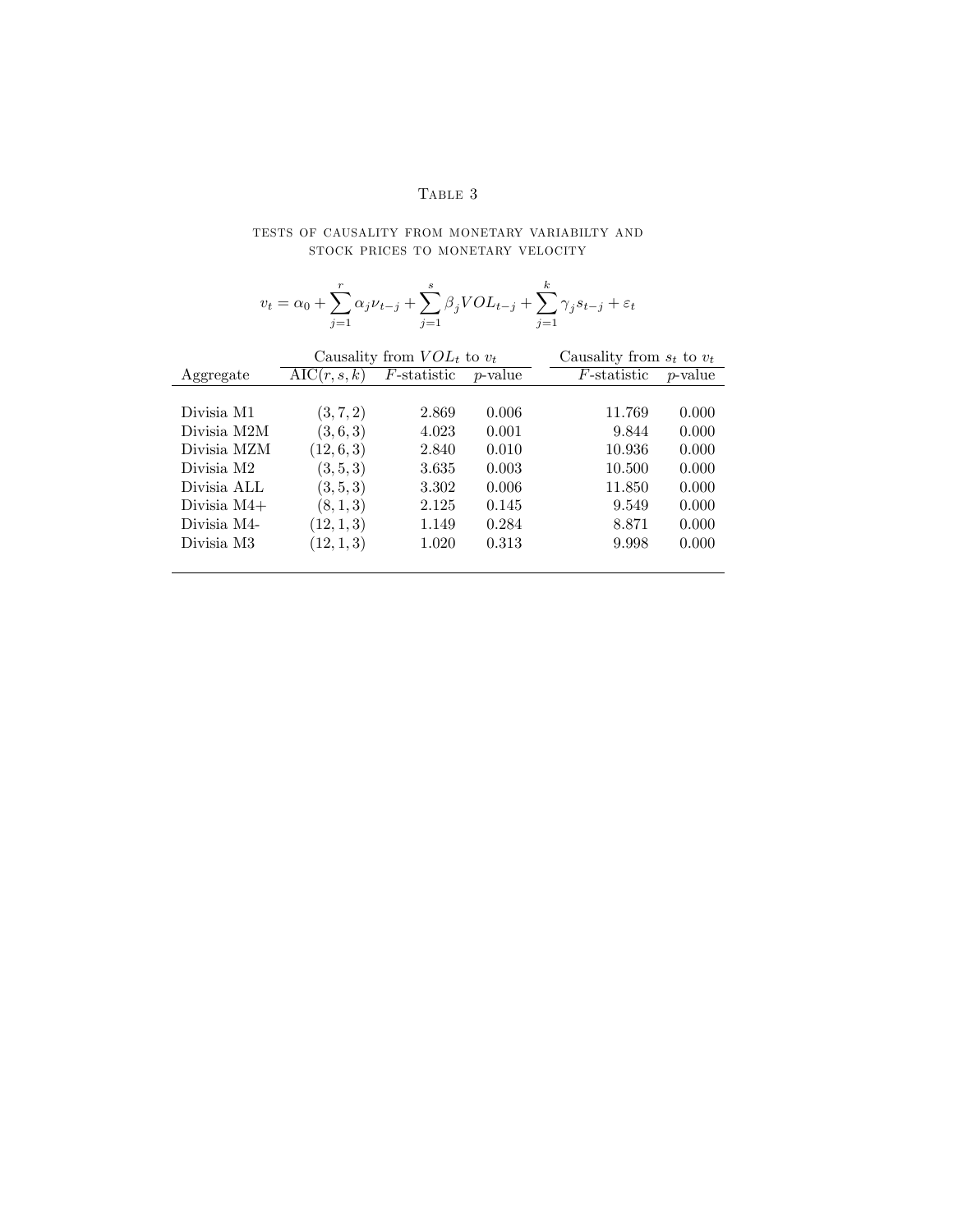Table 4. Trivariate Varma, Garch-in-Mean, BEKK Model Parameter Estimates With CFS Divisia M1 Money, Velocity, And Stock Prices

|                                                                        |                         |                                                 |                                                 |                                                  | $\boldsymbol{\phi} = \left[ \begin{array}{ccc} 0.005 \ (0.029) \\ 0.003 \ (0.020) \\ 0.065 \ (0.001) \end{array} \right]; \ \boldsymbol{\Gamma}_1 = \left[ \begin{array}{ccc} -0.407 \ (0.016) & -1.172 \ (0.053) & 0.011 \ (0.726) \\ -0.071 \ (0.403) & 0.153 \ (0.629) & 0.028 \ (0.076) \\ -0.537 \ (0.708) & -15.407 \ (0.005) & -0.622 \ (0.0$ |  |
|------------------------------------------------------------------------|-------------------------|-------------------------------------------------|-------------------------------------------------|--------------------------------------------------|------------------------------------------------------------------------------------------------------------------------------------------------------------------------------------------------------------------------------------------------------------------------------------------------------------------------------------------------------|--|
|                                                                        |                         |                                                 |                                                 |                                                  | $\boldsymbol{\Gamma}_3 = \left[ \begin{array}{ccc} 0.273 \; (0.000) & 0.307 \; (0.002) & 0.011 \; (0.274) \\ -0.049 \; (0.033) & 0.096 \; (0.110) & 0.006 \; (0.198) \\ -0.796 \; (0.074) & 0.746 \; (0.402) & -0.139 \; (0.074) \end{array} \right];\, \boldsymbol{\Gamma}_4 = \left[ \begin{array}{ccc} 0.128 \; (0.082) & 0.178 \; (0.034)$       |  |
|                                                                        |                         |                                                 |                                                 |                                                  | $\boldsymbol{\Psi} = \left[ \begin{array}{ccc} -0.752 \; (0.008) & -0.065 \; (0.829) & 0.073 \; (0.064) \\ 0.193 \; (0.020) & -0.091 \; (0.500) & -0.043 \; (0.022) \\ 2.208 \; (0.280) & -3.555 \; (0.060) & 0.076 \; (0.770) \end{array} \right]; \, \boldsymbol{\Theta} = \left[ \begin{array}{ccc} 0.538 \; (0.002) & 1.150 \; (0.059) & $       |  |
|                                                                        |                         |                                                 |                                                 | B. Residual diagnostics                          |                                                                                                                                                                                                                                                                                                                                                      |  |
| Mean                                                                   | Variance                | Q(12)                                           | $Q^2(12)$                                       | Q(24)                                            | $Q^2(24)$                                                                                                                                                                                                                                                                                                                                            |  |
| $-0.045$<br>$z_{v_t}$<br>0.018<br>$z_{\mu_t}$<br>$-0.073$<br>$z_{s_t}$ | 1.001<br>0.965<br>0.951 | 15.835(0.199)<br>19.862(0.070)<br>14.545(0.267) | 21.051(0.050)<br>20.654(0.056)<br>12.006(0.445) | 39.408(0.025)<br>50.538(0.001)<br>20.866 (0.467) | 32.434(0.117)<br>29.355 (0.207)<br>19.701(0.714)                                                                                                                                                                                                                                                                                                     |  |

A. Conditional mean equation

C. Conditional variance-covariance structure

| 0.001(0.084)<br>$\bm{C} =$ | 0.000(0.022)<br>0.000(0.995) | $-0.014(0.001)$<br>0.000(0.994)<br>$\mathsf{I}: \mathbf{B} =$<br>0.000(0.997)                         | 0.542(0.000)<br>$-0.396(0.000)$<br>$-0.103(0.000)$    | 0.093(0.001)<br>0.983(0.000)<br>$-0.003(0.515)$ | 4.716(0.000)<br>4.399(0.000)<br>0.395(0.000) |
|----------------------------|------------------------------|-------------------------------------------------------------------------------------------------------|-------------------------------------------------------|-------------------------------------------------|----------------------------------------------|
|                            | $\mathbf{A} =$               | 0.284(0.000)<br>$-0.060(0.001)$<br>$-0.141(0.255)$<br>0.377(0.000)<br>$-0.028(0.000)$<br>0.065(0.000) | $-1.123(0.000)$<br>$-1.584(0.001)$<br>$-0.318(0.000)$ |                                                 |                                              |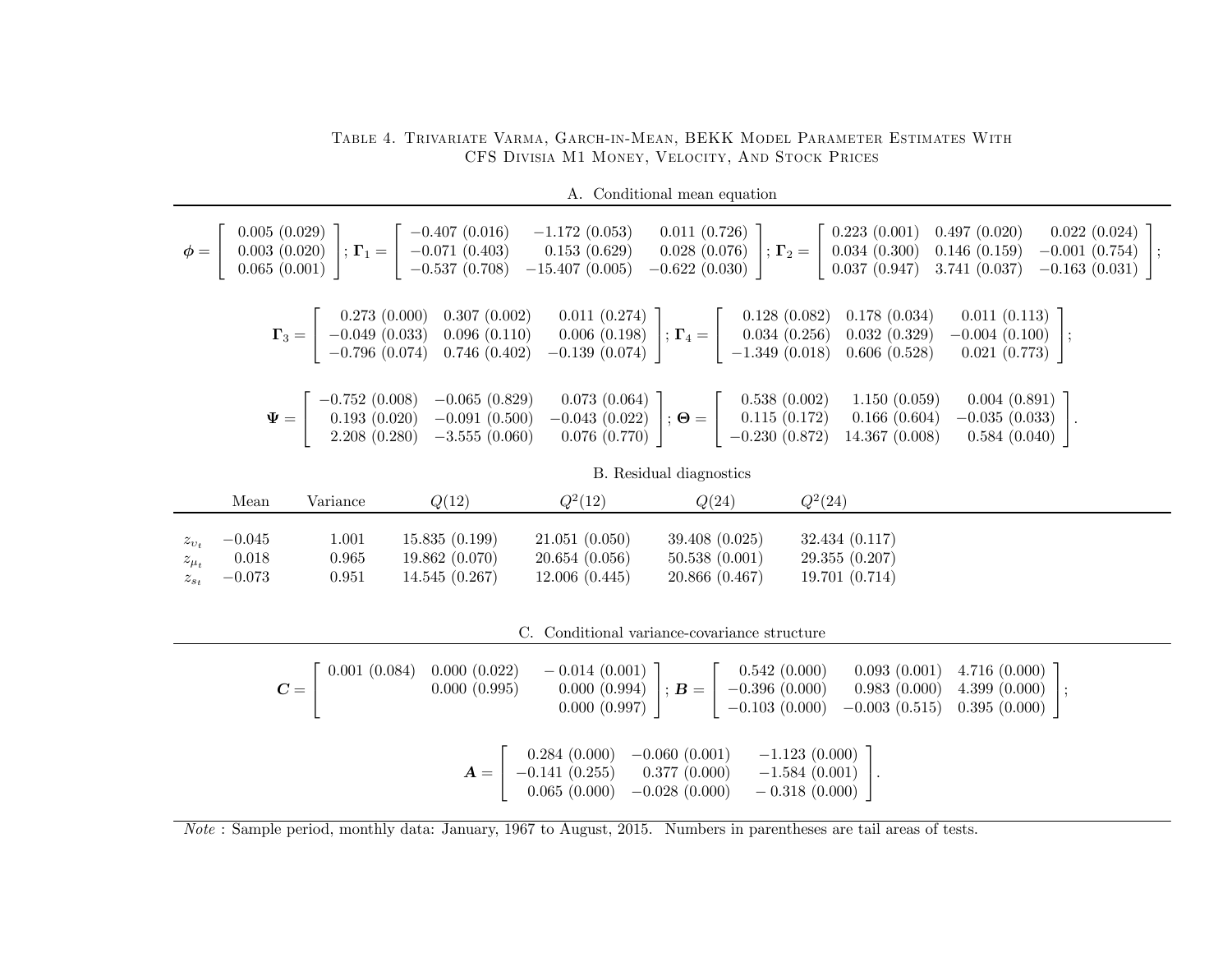Table 5. Trivariate Varma, Garch-in-Mean, BEKK Model Parameter Estimates With CFS Divisia M2M Money, Velocity, And Stock Prices

|  |  | Conditional mean equation |  |  |
|--|--|---------------------------|--|--|
|--|--|---------------------------|--|--|

|                                                         |                                                                                                                                                                                                                                                                                                                                                |  |  |  |  | $\phi = \left[\begin{array}{cc} -0.003 \; (0.000) \\ -0.005 \; (0.000) \\ -0.023 \; (0.012) \end{array}\right];\, \Gamma_1 = \left[\begin{array}{cc} -3.620 \; (0.000) & 3.521 \; (0.000) & -0.197 \; (0.000) \\ -6.631 \; (0.000) & 6.227 \; (0.000) & -0.376 \; (0.000) \\ -3.76 \; (0.000) & -2.079 \; (0.000) \end{array}\right];\, \Gamma_$ |  |  |  |  |
|---------------------------------------------------------|------------------------------------------------------------------------------------------------------------------------------------------------------------------------------------------------------------------------------------------------------------------------------------------------------------------------------------------------|--|--|--|--|--------------------------------------------------------------------------------------------------------------------------------------------------------------------------------------------------------------------------------------------------------------------------------------------------------------------------------------------------|--|--|--|--|
|                                                         | $\mathbf{\Gamma}_3 = \left[\begin{array}{ccc} 0.930 \ (0.000) & 0.658 \ (0.000) & 0.066 \ (0.003) \\ 1.105 \ (0.000) & 0.751 \ (0.000) & 0.087 \ (0.013) \\ 5.572 \ (0.000) & 3.029 \ (0.000) & 0.506 \ (0.001) \end{array}\right];\nonumber \\ \mathbf{\Gamma}_4 = \left[\begin{array}{ccc} 1.178 \ (0.000) & 0.650 \ (0.000) & 0.068 \ (0.0$ |  |  |  |  |                                                                                                                                                                                                                                                                                                                                                  |  |  |  |  |
|                                                         | $\boldsymbol{\Gamma}_5 = \left[ \begin{array}{ccc} 0.190 \ (0.185) & 0.081 \ (0.441) & -0.027 \ (0.281) \\ 0.334 \ (0.163) & 0.191 \ (0.272) & -0.038 \ (0.356) \\ 1.768 \ (0.133) & 1.333 \ (0.144) & -0.118 \ (0.541) \end{array} \right];$                                                                                                  |  |  |  |  |                                                                                                                                                                                                                                                                                                                                                  |  |  |  |  |
|                                                         | $\boldsymbol{\Psi} = \left[ \begin{array}{ccc} 0.106 \; (0.151) & -0.169 \; (0.042) & -0.091 \; (0.000) \\ 0.192 \; (0.005) & -0.372 \; (0.000) & -0.074 \; (0.006) \\ 0.998 \; (0.296) & -3.266 \; (0.007) & 0.194 \; (0.373) \end{array} \right];\, \boldsymbol{\Theta} = \left[ \begin{array}{ccc} 3.848 \; (0.000) & -3.694 \; (0.000) & $ |  |  |  |  |                                                                                                                                                                                                                                                                                                                                                  |  |  |  |  |
|                                                         | B. Residual diagnostics                                                                                                                                                                                                                                                                                                                        |  |  |  |  |                                                                                                                                                                                                                                                                                                                                                  |  |  |  |  |
|                                                         | $Q(24)$ $Q^2(24)$<br>$Q^2(12)$<br>Variance<br>Mean<br>Q(12)                                                                                                                                                                                                                                                                                    |  |  |  |  |                                                                                                                                                                                                                                                                                                                                                  |  |  |  |  |
| $\boldsymbol{z}_{\upsilon_t}$<br>$z_{\mu_t}$<br>$z_{s}$ | $20.371(0.060)$ $14.632(0.262)$ $49.578(0.002)$ $26.368(0.335)$<br>0.981<br>$-0.092$<br>29.756 (0.003) 14.379 (0.277) 49.315 (0.002) 25.994 (0.354)<br>$\,0.041\,$<br>0.954<br>$13.509(0.333)$ $18.725(0.767)$<br>24.215 (0.449)<br>11.043(0.525)<br>$-0.077$<br>0.970                                                                         |  |  |  |  |                                                                                                                                                                                                                                                                                                                                                  |  |  |  |  |
| C. Conditional variance-covariance structure            |                                                                                                                                                                                                                                                                                                                                                |  |  |  |  |                                                                                                                                                                                                                                                                                                                                                  |  |  |  |  |
|                                                         | $\boldsymbol{C} = \left[ \begin{array}{cccc} 0.004 \; (0.000) & 0.000 \; (0.775) & 0.000 \; (0.988) \\ 0.002 \; (0.000) & 0.002 \; (0.729) \\ 0.016 \; (0.001) \end{array} \right]; \, \boldsymbol{B} = \left[ \begin{array}{cccc} 0.683 \; (0.000) & -0.024 \; (0.548) & 0.972 \; (0.083) \\ 0.144 \; (0.298) & 0.443 \; (0.000) & -$         |  |  |  |  |                                                                                                                                                                                                                                                                                                                                                  |  |  |  |  |
|                                                         | $\mathbf{A} = \left[ \begin{array}{ccc} 0.567 \; (0.000) & -0.159 \; (0.000) & -0.571 \; (0.024) \\ 0.470 \; (0.000) & 0.173 \; (0.000) & 0.573 \; (0.294) \\ 0.038 \; (0.000) & -0.056 \; (0.000) & -0.123 \; (0.008) \end{array} \right].$                                                                                                   |  |  |  |  |                                                                                                                                                                                                                                                                                                                                                  |  |  |  |  |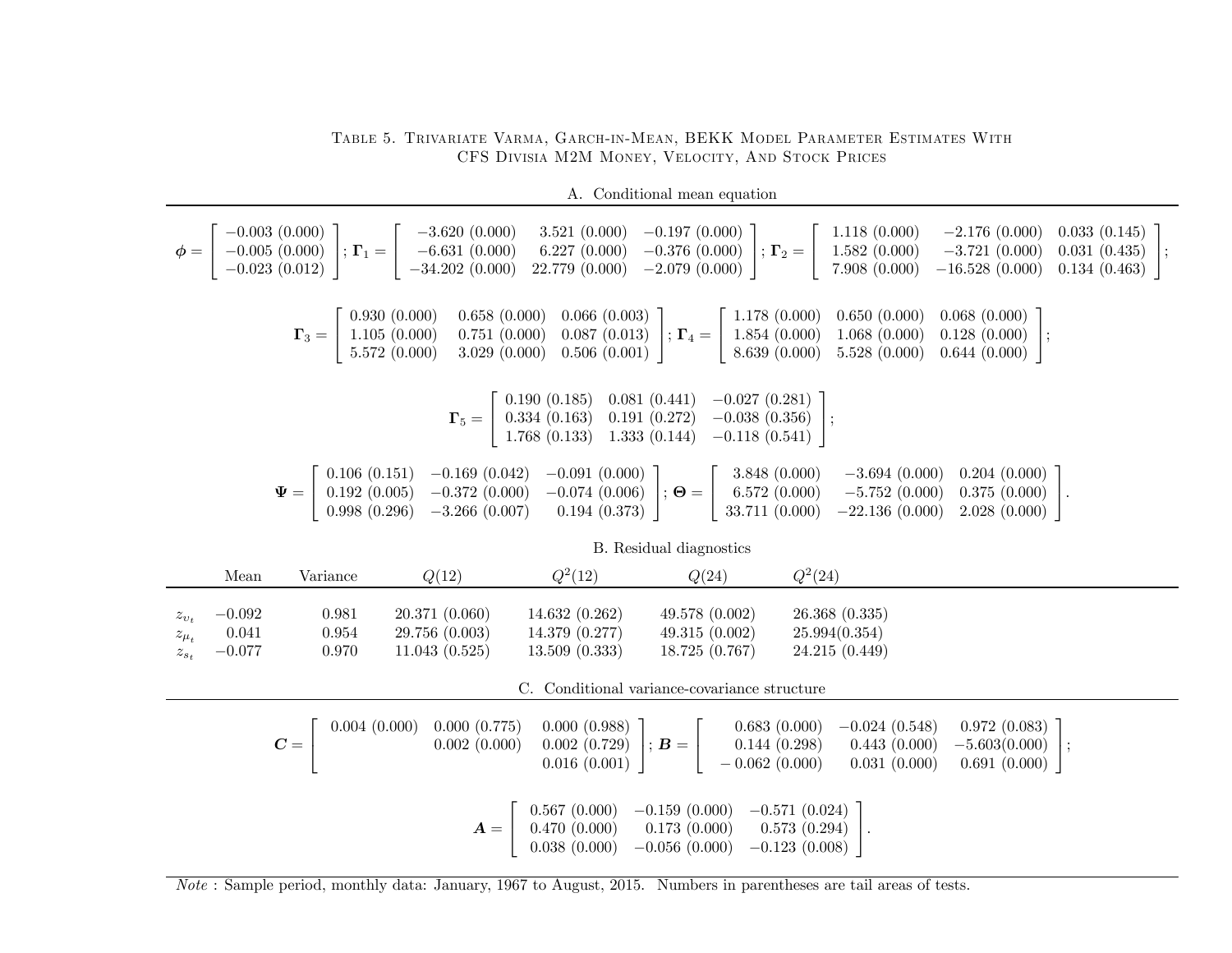Table 6. Trivariate Varma, Garch-in-Mean, BEKK Model Parameter Estimates With CFS Divisia MZM Money, Velocity, And Stock Prices

|                                       |                               |                         |                                                |                                                                                                                                                                                                                                               |                                                  | $\boldsymbol{\phi} = \left[ \begin{array}{rrr} -0.014 \; (0.018) \\ 0.000 \; (0.661) \\ 0.130 \; (0.002) \end{array} \right]; \ \boldsymbol{\Gamma}_1 = \left[ \begin{array}{rrr} -0.364 \; (0.024) & 0.682 \; (0.471) & 0.064 \; (0.004) \\ -0.174 \; (0.018) & 1.303 \; (0.000) & -0.009 \; (0.318) \\ -4.161 \; (0.001) & -13.496 \; (0.016$ |  |
|---------------------------------------|-------------------------------|-------------------------|------------------------------------------------|-----------------------------------------------------------------------------------------------------------------------------------------------------------------------------------------------------------------------------------------------|--------------------------------------------------|-------------------------------------------------------------------------------------------------------------------------------------------------------------------------------------------------------------------------------------------------------------------------------------------------------------------------------------------------|--|
|                                       |                               |                         |                                                |                                                                                                                                                                                                                                               |                                                  | $\mathbf{\Gamma}_3 = \left[ \begin{array}{ccc} 0.370 \; (0.000) & 0.511 \; (0.000) & 0.031 \; (0.003) \\ -0.006 \; (0.832) & 0.111 \; (0.087) & 0.004 \; (0.316) \\ -0.370 \; (0.477) & -0.292 \; (0.755) & 0.062 \; (0.430) \end{array} \right];\, \mathbf{\Gamma}_4 = \left[ \begin{array}{ccc} 0.297 \; (0.000) & 0.075 \; (0.485)$          |  |
|                                       |                               |                         |                                                | $\boldsymbol{\Gamma}_5 = \left[ \begin{array}{ccc} -0.028 \ (0.550) & -0.180 \ (0.054) & 0.000 \ (0.972) \\ 0.020 \ (0.311) & 0.033 \ (0.508) & 0.001 \ (0.721) \\ 0.104 \ (0.744) & -0.301 \ (0.645) & 0.140 \ (0.005) \end{array} \right];$ |                                                  |                                                                                                                                                                                                                                                                                                                                                 |  |
|                                       |                               |                         |                                                |                                                                                                                                                                                                                                               |                                                  | $\boldsymbol{\Psi} = \left[ \begin{array}{ccc} 0.108 \; (0.615) & -2.401 \; (0.000) & 0.455 \; (0.001) \\ 0.021 \; (0.511) & -0.020 \; (0.893) & -0.003 \; (0.908) \\ -2.727 \; (0.014) & 13.562 \; (0.000) & -2.762 \; (0.03) \end{array} \right];\, \boldsymbol{\Theta} = \left[ \begin{array}{ccc} 0.642 \; (0.000) & -0.946 \; (0.324) & -$ |  |
|                                       |                               |                         |                                                |                                                                                                                                                                                                                                               | B. Residual diagnostics                          |                                                                                                                                                                                                                                                                                                                                                 |  |
|                                       | Mean                          | Variance                | Q(12)                                          | $Q^2(12)$                                                                                                                                                                                                                                     | Q(24)                                            | $Q^2(24)$                                                                                                                                                                                                                                                                                                                                       |  |
| $z_{v_t}$<br>$z_{\mu_t}$<br>$z_{s_t}$ | $-0.041$<br>0.000<br>$-0.007$ | 1.012<br>0.989<br>0.987 | 17.929(0.118)<br>29.507(0.003)<br>9.763(0.637) | 28.321(0.005)<br>15.864(0.198)<br>17.556(0.130)                                                                                                                                                                                               | 45.965(0.005)<br>59.076 (0.000)<br>20.295(0.680) | 41.465(0.015)<br>20.499(0.668)<br>33.000 (0.104)                                                                                                                                                                                                                                                                                                |  |
|                                       |                               |                         |                                                |                                                                                                                                                                                                                                               | C. Conditional variance-covariance structure     |                                                                                                                                                                                                                                                                                                                                                 |  |
|                                       |                               | $\mathbf{C} =$          |                                                |                                                                                                                                                                                                                                               |                                                  | $\left[ \begin{array}{ccc} 0.005 \ (0.000) & -0.001 \ (0.067) & -0.003 \ (0.451) \\ 0.000 \ (0.335) & 0.010 \ (0.084) \\ 0.003 \ (0.831) \end{array} \right];\, \, {\boldsymbol B} = \left[ \begin{array}{ccc} 0.315 \ (0.001) & 0.170 \ (0.000) & 1.116 \ (0.013) \\ -0.561 \ (0.000) & 0.980 \ (0.000) & -1.373 \ (0.002) \\ -0.$             |  |

A. Conditional mean equation

 $\overline{\phantom{0}}$ 

 $\overline{\phantom{0}}$ 

 $\bm{A} = \left[ \begin{array}{ccc} \phantom{-}0.567 \,\, (0.00) & -0.138 \,\, (0.000) & -0.360 (0.135) \ 0.315 \,\, (0.002) & \phantom{-}0.168 \,\, (0.000) & \phantom{-}0.947 \,\, (0.002) \ -0.012 \,\, (0.270) & -0.026 \,\, (0.000) & -0.231 \,\, (0.000) \end{array} \right]$  $0.315(0.002)$   $0.168(0.000)$   $0.947(0.002)$  $\begin{bmatrix} 0.002 \\ -0.012 \\ (0.270) \\ -0.026 \\ (0.000) \\ -0.231 \\ (0.000) \\ \end{bmatrix}$ ⎤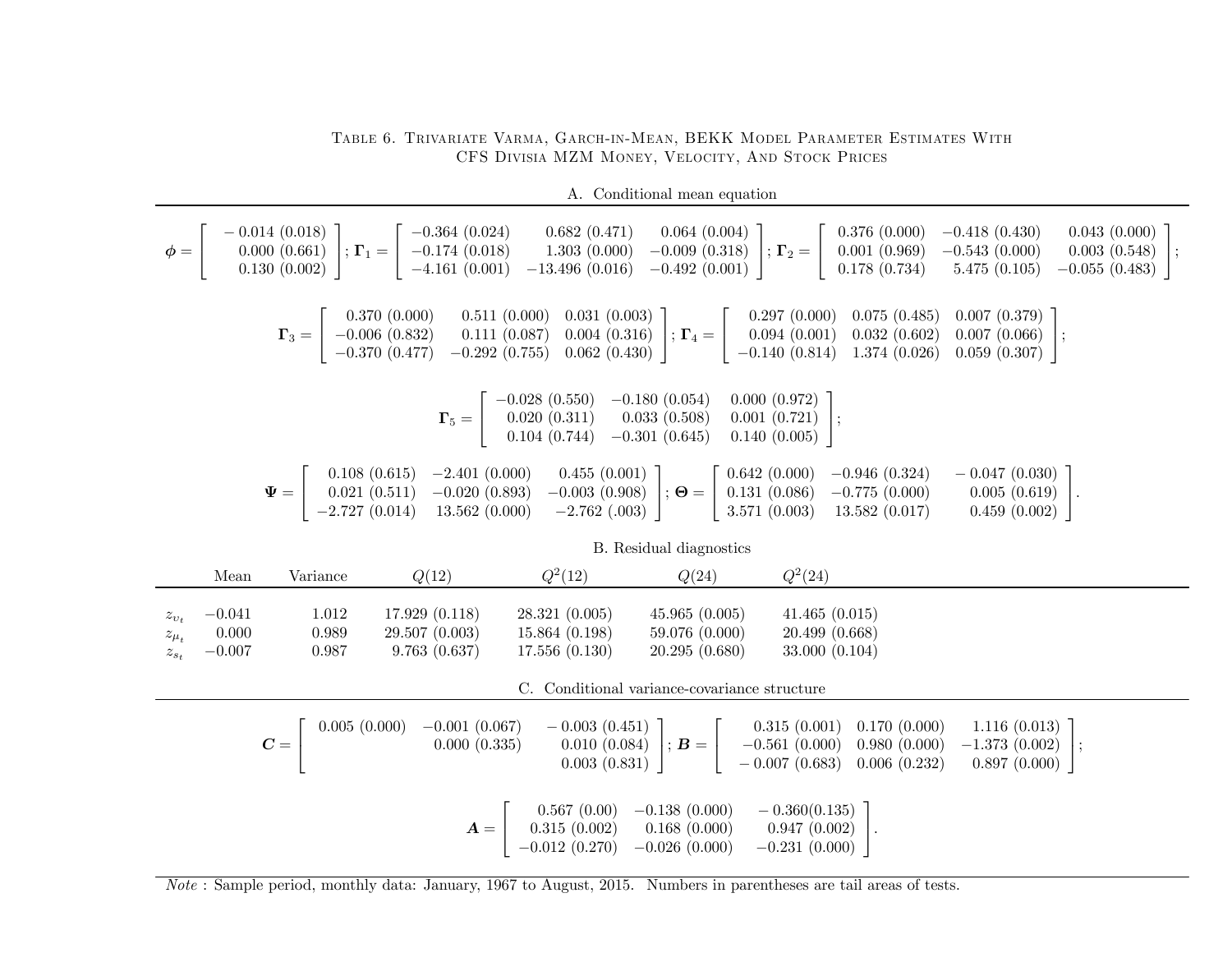Table 7. Trivariate Varma, Garch-in-Mean, BEKK Model Parameter Estimates With CFS Divisia M2 Money, Velocity, And Stock Prices

|  |  | Conditional mean equation |  |  |
|--|--|---------------------------|--|--|
|--|--|---------------------------|--|--|

|                                                           | $\boldsymbol{\phi} = \left[ \begin{array}{rrr} -0.018 \; (0.002) \\ -0.002 \; (0.377) \\ -0.099 \; (0.044) \end{array} \right]; \, \boldsymbol{\Gamma}_1 = \left[ \begin{array}{rrr} -1.277 \; (0.016) & 3.214 \; (0.059) & 0.008 \; (0.684) \\ -0.290 \; (0.294) & 1.708 \; (0.000) & -0.011 \; (0.282) \\ -16.864 \; (0.008) & 19.300 \; (0.1$                                                       |  |  |  |  |  |  |  |  |
|-----------------------------------------------------------|--------------------------------------------------------------------------------------------------------------------------------------------------------------------------------------------------------------------------------------------------------------------------------------------------------------------------------------------------------------------------------------------------------|--|--|--|--|--|--|--|--|
|                                                           | $\mathbf{\Gamma}_3 = \left[\begin{array}{ccc} 0.489 \ (0.000) & 0.609 \ (0.004) & 0.054 \ (0.006) \\ 0.010 \ (0.859) & 0.112 \ (0.164) & 0.006 \ (0.498) \\ 2.304 \ (0.081) & 3.721 \ (0.050) & 3.393 \ (0.037) \end{array}\right];\ \mathbf{\Gamma}_4 = \left[\begin{array}{ccc} 0.592 \ (0.001) & 0.225 \ (0.201) & 0.036 \ (0.032)$                                                                 |  |  |  |  |  |  |  |  |
|                                                           | $\mathbf{\Gamma}_5 = \left[\begin{array}{ccc} 0.133 \ (0.108) & 0.093 \ (0.618) & 0.011 \ (0.377) \\ 0.034 \ (0.259) & 0.062 \ (0.218) & 0.005 \ (0.239) \\ 1.488 \ (0.058) & 0.478 \ (0.761) & 0.132 \ (0.234) \end{array}\right];$                                                                                                                                                                   |  |  |  |  |  |  |  |  |
|                                                           | $\boldsymbol{\Psi} = \left[ \begin{array}{ccc} 0.188 \; (0.066) & -1.532 \; (0.000) & 0.313 \; (0.000) \\ 0.041 \; (0.201) & -0.276 \; (0.081) & 0.042 \; (0.153) \\ -1.173 \; (0.294) & -7.0028 \; (0.009) & 2.330 \; (0.000) \end{array} \right]; \, \boldsymbol{\Theta} = \left[ \begin{array}{ccc} 1.438 \; (.006) & -3.423 \; (0.046) & -$                                                        |  |  |  |  |  |  |  |  |
|                                                           | B. Residual diagnostics                                                                                                                                                                                                                                                                                                                                                                                |  |  |  |  |  |  |  |  |
|                                                           | $Q(12)$ $Q^2(12)$ $Q(24)$ $Q^2(24)$<br>Variance<br>Mean                                                                                                                                                                                                                                                                                                                                                |  |  |  |  |  |  |  |  |
| $\boldsymbol{z}_{\upsilon_t}$<br>$z_{\mu_t}$<br>$z_{s_t}$ | $\begin{array}{cccc} 21.632 \ (0.042) & \quad \  \  14.183 \ (0.289) & \quad \  \  52.643 \ (0.001) & \quad \  \  27.492 \ (0.282) \\ 27.394 \ (0.007) & \quad \  \  13.314 \ (0.347) & \quad \  \  50.882 \ (0.001) & \quad \  \  27.003 \ (0.304) \end{array}$<br>0.986<br>$-0.112$<br>$\,0.043\,$<br>0.966<br>$15.653(0.208)$ $33.788(0.089)$ $23.819(0.472)$<br>$-0.053$<br>18.457(0.103)<br>0.951 |  |  |  |  |  |  |  |  |
|                                                           | C. Conditional variance-covariance structure                                                                                                                                                                                                                                                                                                                                                           |  |  |  |  |  |  |  |  |
|                                                           | $\boldsymbol{C} = \left[ \begin{array}{cccc} 0.004 \; (0.000) & -0.001 \; (0.000) & -0.011 \; (0.003) \\ 0.001 \; (0.000) & 0.008 \; (0.067) \\ 0.007 \; (0.255) \end{array} \right]; \, \boldsymbol{B} = \left[ \begin{array}{cccc} 0.655 \; (0.000) & 0.057 \; (0.057) & 0.405 \; (0.320) \\ -0.044 \; (0.763) & 0.470 \; (0.000) & -$                                                               |  |  |  |  |  |  |  |  |
|                                                           | $\mathbf{A} = \left[ \begin{array}{ccc} 0.564 \ (0.000) & -0.188 \ (0.000) & -0.901 \ (0.000) \\ 0.358 \ (0.000) & 0.223 \ (0.000) & 1.302 \ (0.000) \\ 0.010 \ (0.370) & -0.045 \ (0.000) & -0.288 \ (0.000) \end{array} \right].$                                                                                                                                                                    |  |  |  |  |  |  |  |  |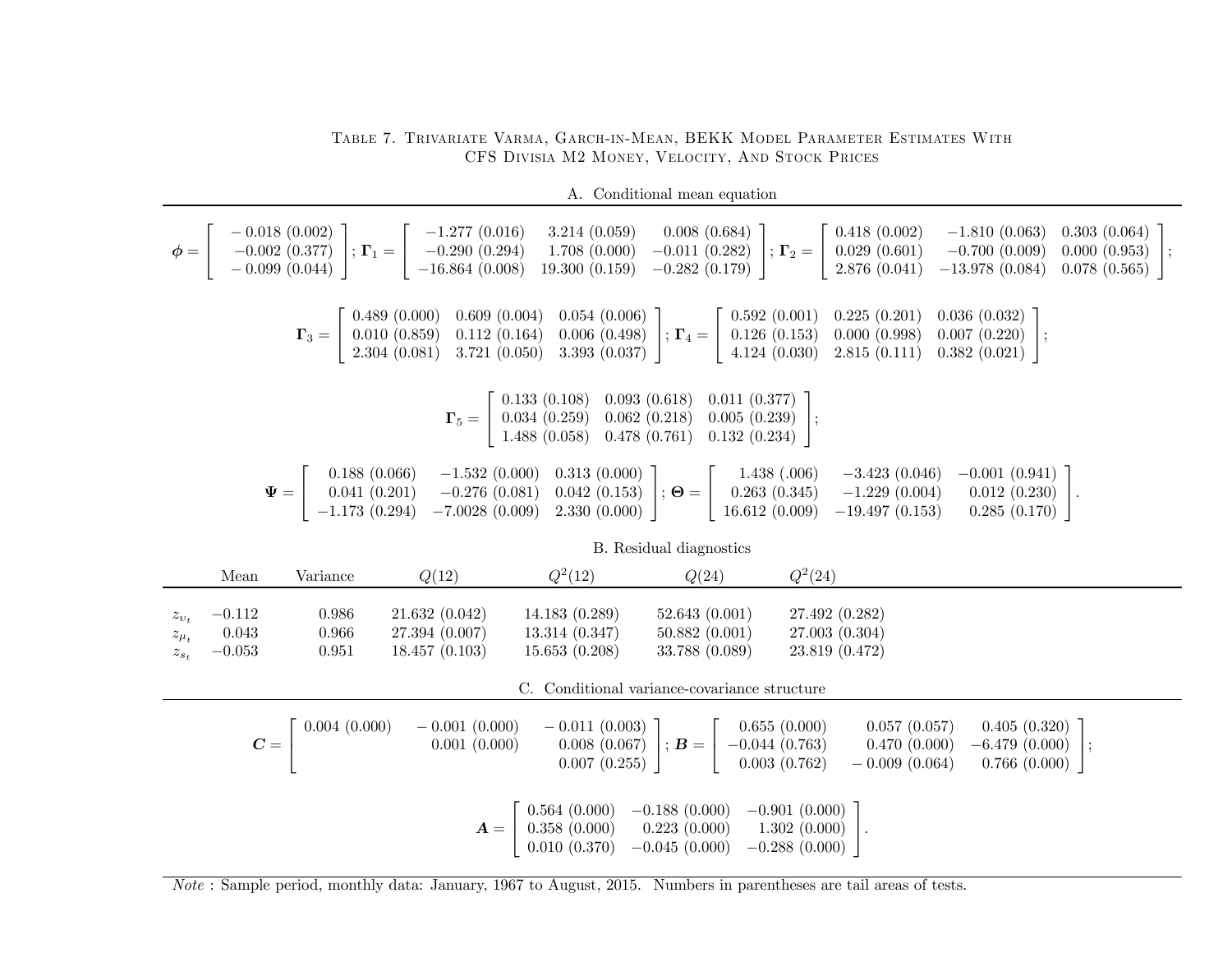Table 8. Trivariate Varma, Garch-in-Mean, BEKK Model Parameter Estimates With CFS Divisia ALL Money, Velocity, And Stock Prices

|  |  |  |  |  | Conditional mean equation |
|--|--|--|--|--|---------------------------|
|--|--|--|--|--|---------------------------|

|                                     |                               |                         |                                                 |                                                                                                                       |                                              | $\boldsymbol{\phi} = \left[\begin{array}{rrr} -0.011 \; (0.010) \\ 0.005 \; (0.005) \\ 0.096 \; (0.001) \end{array}\right]; \, \boldsymbol{\Gamma}_1 = \left[\begin{array}{rrr} -0.454 \; (0.059) & -0.103 \; (0.841) & 0.055 \; (0.003) \\ 0.037 \; (0.708) & -0.029 \; (0.858) & -0.010 \; (0.342) \\ -5.741 \; (0.003) & -9.516 \; (0.004) & -$ |  |
|-------------------------------------|-------------------------------|-------------------------|-------------------------------------------------|-----------------------------------------------------------------------------------------------------------------------|----------------------------------------------|----------------------------------------------------------------------------------------------------------------------------------------------------------------------------------------------------------------------------------------------------------------------------------------------------------------------------------------------------|--|
|                                     |                               |                         |                                                 |                                                                                                                       |                                              | $\boldsymbol{\Gamma}_3 = \left[ \begin{array}{ccc} 0.305 \; (0.000) & 0.532 \; (0.000) & 0.031 \; (0.002) \\ -0.085 \; (0.000) & -0.046 \; (0.369) & -0.006 \; (0.109) \\ -0.032 \; (0.941) & 0.296 \; (0.758) & 0.104 \; (0.143) \end{array} \right]; \\ \boldsymbol{\Gamma}_4 = \left[ \begin{array}{ccc} 0.295 \; (0.000) & 0.304 \; (0.014) &$ |  |
|                                     |                               |                         |                                                 |                                                                                                                       |                                              | $\mathbf{\Gamma}_5 = \left[ \begin{array}{ccc} 0.054 \; (0.385) & -0.059 \; (0.544) & 0.009 \; (0.287) \\ 0.008 \; (0.717) & 0.056 \; (0.165) & 0.004 \; (0.171) \\ 0.381 \; (0.411) & -0.185 \; (0.797) & 0.122 \; (0.296) \end{array} \right];\, \mathbf{\Gamma}_6 = \left[ \begin{array}{ccc} 0.024 \; (0.579) & -0.150 \; (0.109)$             |  |
|                                     |                               |                         |                                                 |                                                                                                                       |                                              | $\boldsymbol{\Psi} = \left[ \begin{array}{ccc} -0.148 \; (0.597) & -1.444 \; (0.040) & 0.362 \; (0.001) \\ 0.297 \; (0.012) & -0.693 \; (0.039) & -0.045 \; (0.301) \\ -3.485 \; (0.020) & 10.962 \; (0.013) & -1.642 \; (0.020) \end{array} \right]; \, \boldsymbol{\Theta} = \left[ \begin{array}{ccc} 0.690 \; (0.003) & -0.224 \; (0.662) &$   |  |
|                                     |                               |                         |                                                 |                                                                                                                       | B. Residual diagnostics                      |                                                                                                                                                                                                                                                                                                                                                    |  |
|                                     | Mean                          | Variance                |                                                 | $Q(12)$ $Q^2(12)$                                                                                                     | Q(24)                                        | $Q^2(24)$                                                                                                                                                                                                                                                                                                                                          |  |
| $z_{v_t}$<br>$z_{\mu_t}$<br>$z_{s}$ | $-0.069$<br>0.030<br>$-0.033$ | 1.006<br>0.978<br>0.991 | 18.090(0.113)<br>24.856(0.016)<br>7.868 (0.795) | $24.758(0.016)$ $49.011(0.002)$<br>$10.549(0.568)$ $52.083(0.001)$ $15.441(0.907)$<br>$11.409(0.494)$ $22.792(0.532)$ | C. Conditional variance-covariance structure | 37.363 (0.040)<br>26.435(0.332)                                                                                                                                                                                                                                                                                                                    |  |
|                                     |                               |                         |                                                 |                                                                                                                       |                                              | $\boldsymbol{C} = \left[ \begin{array}{ccc} 0.005 \ (0.000) & 0.000 \ (0.158) & -0.007 \ (0.160) \\ & 0.000 \ (0.646) & 0.015 \ (0.004) \\ & 0.001 \ (0.978) \end{array} \right]; \ \boldsymbol{B} = \left[ \begin{array}{ccc} 0.369 \ (0.000) & 0.149 \ (0.000) & 1.139 \ (0.058) \\ -0.577 \ (0.000) & 0.961 \ (0.000) & -2.092 \ (0.0$          |  |
|                                     |                               |                         |                                                 |                                                                                                                       |                                              | $\mathbf{A} = \left[ \begin{array}{ccc} \phantom{-}0.523 \; (0.000) & -0.114 \; (0.000) & -\phantom{-}0.083 \; (0.779) \\ 0.275 \; (0.013) & \phantom{-}0.228 \; (0.000) & \phantom{-}1.553 \; (0.011) \\ -0.006 \; (0.615) & -0.023 \; (0.000) & -0.236 \; (0.000) \end{array} \right].$                                                          |  |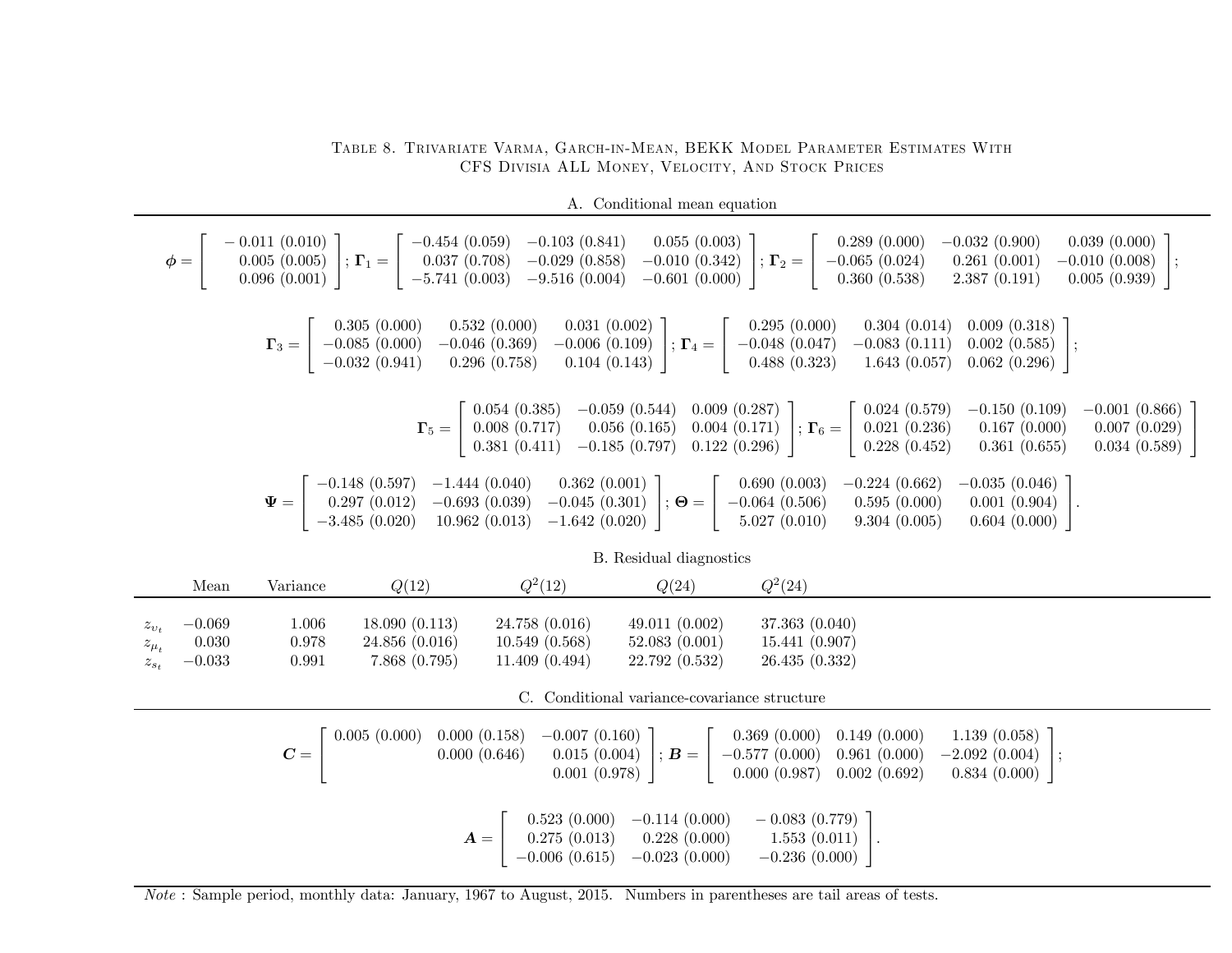Table 9. Trivariate Varma, Garch-in-Mean, BEKK Model Parameter Estimates With CFS Divisia M3 Money, Velocity, And Stock Prices

| Conditional mean equation |  |
|---------------------------|--|
|---------------------------|--|

|                          |                               |                         |                                                                                          | $\boldsymbol{\phi} = \left[\begin{array}{c} -0.002 \ (0.731) \\ 0.003 \ (0.148) \\ 0.013 \ (0.533) \end{array} \right]; \ \boldsymbol{\Gamma}_1 = \left[\begin{array}{c} -0.517 \ (0.040) \\ 0.304 \ (0.195) \\ -0.990 \ (0.503) \end{array} \begin{array}{c} -0.559 \ (0.303) \\ 1.104 \ (0.000) \\ -0.030 \ (0.248) \\ \end{array} \begin{array}{c} 0.015 \ (0.524) \\ 0.248$ |                                                                                                                                                                                                                                                                                                                                           |               |  |  |
|--------------------------|-------------------------------|-------------------------|------------------------------------------------------------------------------------------|---------------------------------------------------------------------------------------------------------------------------------------------------------------------------------------------------------------------------------------------------------------------------------------------------------------------------------------------------------------------------------|-------------------------------------------------------------------------------------------------------------------------------------------------------------------------------------------------------------------------------------------------------------------------------------------------------------------------------------------|---------------|--|--|
|                          |                               |                         |                                                                                          | $\mathbf{\Gamma}_3 = \left[ \begin{array}{ccc} 0.275 \; (0.000) & 0.312 \; (0.002) & 0.028 \; (0.010) \\ -0.053 \; (0.194) & -0.024 \; (0.730) & -0.008 \; (0.297) \\ -0.117 \; (0.735) & -0.381 \; (0.561) & 0.046 \; (0.520) \end{array} \right]; \\ \mathbf{\Gamma}_4 = \left[ \begin{array}{ccc} 0.028 \; (0.000) & 0.273 \; (0.012) &$                                     |                                                                                                                                                                                                                                                                                                                                           |               |  |  |
|                          |                               |                         |                                                                                          | $\boldsymbol{\Gamma}_5 = \left[ \begin{array}{ccc} -0.023 \; (0.663) & -0.043 \; (0.645) & 0.004 \; (0.622) \\ -0.010 \; (0.755) & 0.111 \; (0.065) & 0.002 \; (0.670) \\ -0.395 \; (0.214) & -0.099 \; (0.861) & 0.082 \; (0.096) \end{array} \right]; \\ \boldsymbol{\Gamma}_6 = \left[ \begin{array}{ccc} 0.042 \; (0.402) & -0.125 \; (0.183) &$                            |                                                                                                                                                                                                                                                                                                                                           |               |  |  |
|                          |                               |                         |                                                                                          | $\boldsymbol{\Psi} = \left[ \begin{array}{ccc} 0.309 \; (0.401) & 0.138 \; (0.797) & -0.032 \; (0.793) \\ 0.166 \; (0.140) & -0.163 \; (0.355) & -0.080 \; (0.195) \\ -0.679 \; (0.579) & -5.159 \; (0.045) & 0.959 \; (0.066) \end{array} \right]; \, \boldsymbol{\Theta} = \left[ \begin{array}{ccc} 0.733 \; (0.004) & 0.596 \; (0.282) & -$                                 |                                                                                                                                                                                                                                                                                                                                           |               |  |  |
|                          |                               |                         |                                                                                          |                                                                                                                                                                                                                                                                                                                                                                                 | B. Residual diagnostics                                                                                                                                                                                                                                                                                                                   |               |  |  |
|                          | Mean                          | Variance                |                                                                                          | $Q(12)$ $Q^2(12)$ $Q(24)$ $Q^2(24)$                                                                                                                                                                                                                                                                                                                                             |                                                                                                                                                                                                                                                                                                                                           |               |  |  |
| $z_{v_t}$<br>$z_{\mu_t}$ | $-0.037$<br>0.024<br>$-0.004$ | 0.982<br>0.961<br>0.987 | 11.810(0.461)<br>3.222(0.994)                                                            | $17.538~(0.131) \qquad \  \  19.819~(0.071) \qquad \  \  44.828~(0.006) \qquad \  \  30.843~(0.158)$<br>6.800 (0.871) 30.294 (0.175) 10.002 (0.995)<br>$18.080(0.113)$ $11.779(0.982)$                                                                                                                                                                                          | C. Conditional variance-covariance structure                                                                                                                                                                                                                                                                                              | 27.030(0.303) |  |  |
|                          |                               |                         | $C = \begin{bmatrix} 0.005 & (0.000) & 0.000 & (0.885) \\ 0.000 & (0.138) \end{bmatrix}$ |                                                                                                                                                                                                                                                                                                                                                                                 | $\left.\begin{array}{cc} 0.007 \ (0.081) \\ 0.034 \ (0.000) \\ 0.000 \ (0.998) \end{array}\right];\, {\boldsymbol B} = \left[\begin{array}{cc} 0.398 \ (0.001) & 0.028 \ (0.376) & -1.851 \ (0.036) \\ -0.675 \ (0.000) & 0.909 \ (0.000) & -2.505 \ (0.005) \\ -0.009 \ (0.767) & 0.007 \ (0.120) & 0.375 \ (0.003) \end{array}\right];$ |               |  |  |
|                          |                               |                         |                                                                                          | $\mathbf{A} = \left[ \begin{array}{ccc} 0.335 \ (0.000) & -0.069 \ (0.000) & -0.241 \ (0.415) \\ 0.383 \ (0.001) & 0.360 \ (0.000) & 3.328 \ (0.000) \\ 0.048 \ (0.000) & 0.001 \ (0.676) & -0.130 \ (0.006) \end{array} \right].$                                                                                                                                              |                                                                                                                                                                                                                                                                                                                                           |               |  |  |

 $\overline{\phantom{0}}$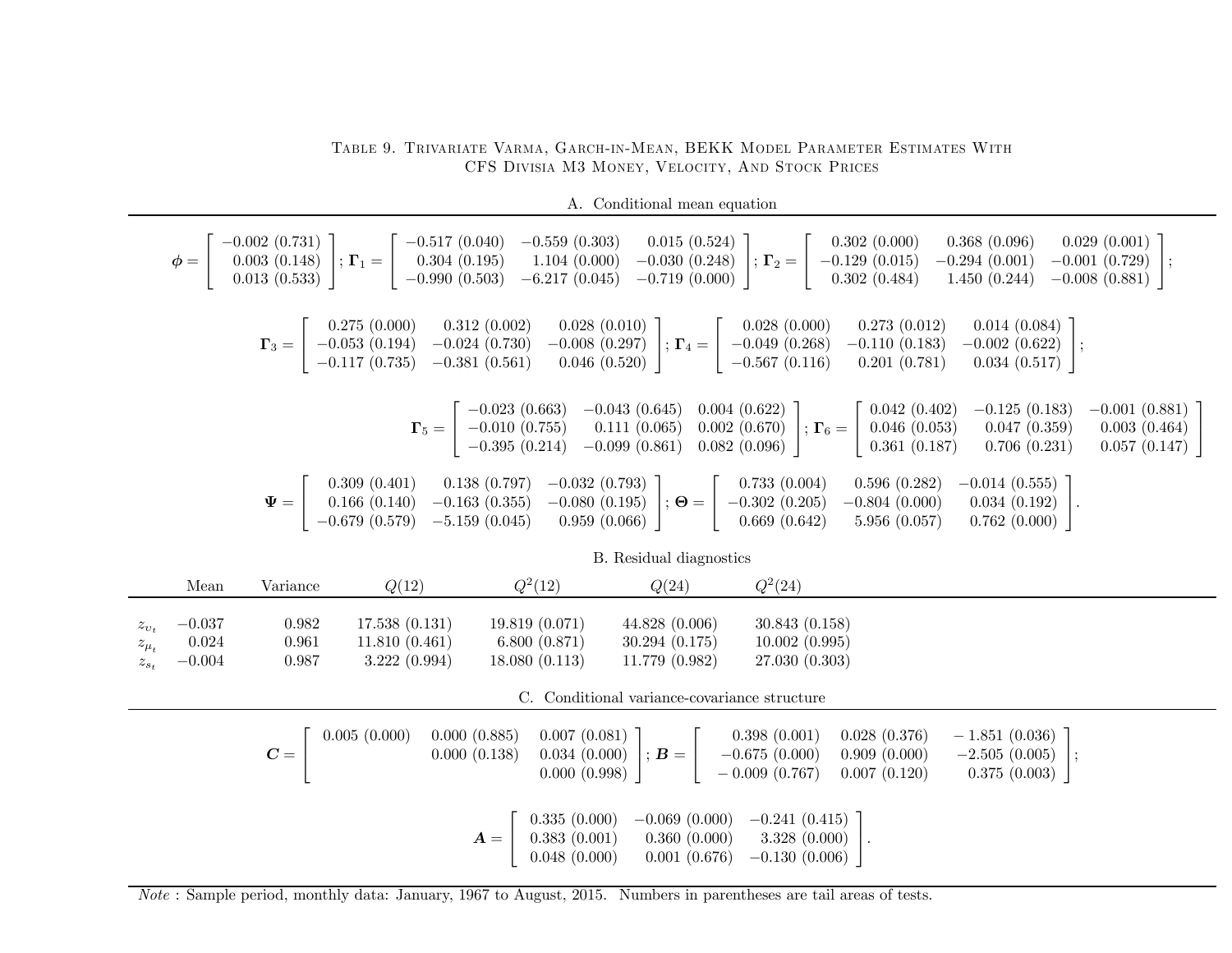Table 10. Trivariate Varma, Garch-in-Mean, BEKK Model Parameter Estimates With CFS Divisia M4+ WITH TREASURY Money, Velocity, And Stock Prices

|                                                         |                            |                         |                                                 |                                                                                                                                                                                                                                                               |                         |                                                                                                                                                                                                                                                                                                                                                 | $\phi = \left[\begin{array}{cc} -0.001\ (0.797) \\ 0.002\ (0.405) \\ 0.057\ (0.003) \end{array}\right];\ \Gamma_1 = \left[\begin{array}{cc} -0.820\ (0.000) & 0.039\ (0.954) & 0.138\ (0.000) \\ 0.289\ (0.078) & 0.458\ (0.103) & -0.016\ (0.621) \\ -5.085\ (0.000) & -4.827\ (0.059) & -0.055\ (0.737) \end{array}\right];\$ |
|---------------------------------------------------------|----------------------------|-------------------------|-------------------------------------------------|---------------------------------------------------------------------------------------------------------------------------------------------------------------------------------------------------------------------------------------------------------------|-------------------------|-------------------------------------------------------------------------------------------------------------------------------------------------------------------------------------------------------------------------------------------------------------------------------------------------------------------------------------------------|---------------------------------------------------------------------------------------------------------------------------------------------------------------------------------------------------------------------------------------------------------------------------------------------------------------------------------|
|                                                         |                            |                         |                                                 |                                                                                                                                                                                                                                                               |                         | $\mathbf{\Gamma}_3 = \left[ \begin{array}{ccc} 0.244 \; (0.000) & 0.312 \; (0.010) & 0.027 \; (0.026) \\ -0.065 \; (0.004) & -0.036 \; (0.535) & -0.007 \; (0.237) \\ -0.026 \; (0.924) & -0.153 \; (0.752) & 0.132 \; (0.012) \end{array} \right]; \\ \mathbf{\Gamma}_4 = \left[ \begin{array}{ccc} 0.267 \; (0.000) & 0.383 \; (0.001) &$     |                                                                                                                                                                                                                                                                                                                                 |
|                                                         |                            |                         |                                                 | $\boldsymbol{\Gamma}_5 = \left[ \begin{array}{ccc} 0.030 \ (0.593) & 0.049 \ (0.645) & 0.001 \ (0.878) \\ -0.007 \ (0.786) & 0.083 \ (0.077) & 0.002 \ (0.567) \\ 0.322 \ (0.257) & -0.671 \ (0.155) & 0.049 \ (0.253) \end{array} \right];$                  |                         |                                                                                                                                                                                                                                                                                                                                                 |                                                                                                                                                                                                                                                                                                                                 |
|                                                         |                            |                         |                                                 |                                                                                                                                                                                                                                                               |                         | $\boldsymbol{\Psi} = \left[ \begin{array}{ccc} -0.980 \; (0.093) & 2.167 \; (0.002) & -0.081 \; (0.312) \\ 0.089 \; (0.611) & -1.005 \; (0.000) & 0.098 \; (0.037) \\ -6.078 \; (0.017) & -0.775 \; (0.663) & 0.511 \; (0.272) \end{array} \right];\, \boldsymbol{\Theta} = \left[ \begin{array}{ccc} 1.051 \; (0.000) & -0.073 \; (0.918) & -$ |                                                                                                                                                                                                                                                                                                                                 |
|                                                         |                            |                         |                                                 |                                                                                                                                                                                                                                                               | B. Residual diagnostics |                                                                                                                                                                                                                                                                                                                                                 |                                                                                                                                                                                                                                                                                                                                 |
|                                                         | Mean                       | Variance                | Q(12)                                           | $Q^2(12)$                                                                                                                                                                                                                                                     | $Q(24)$ $Q^2(24)$       |                                                                                                                                                                                                                                                                                                                                                 |                                                                                                                                                                                                                                                                                                                                 |
| $z_{\upsilon_t}\\z_{\mu_t}$<br>$\boldsymbol{z}_{s_{t}}$ | $-0.012$<br>0.014<br>0.032 | 0.986<br>0.973<br>0.979 | 17.493 (0.132)<br>15.051(0.239)<br>6.422(0.893) | 39.895 (0.000) 33.578 (0.093)<br>7.948 (0.789) 27.453 (0.284)<br>6.724(0.875)                                                                                                                                                                                 | 13.195(0.963)           | 59.809(0.000)<br>59.809(0.000)<br>14.517(0.934)                                                                                                                                                                                                                                                                                                 |                                                                                                                                                                                                                                                                                                                                 |
|                                                         |                            |                         |                                                 | C. Conditional variance-covariance structure                                                                                                                                                                                                                  |                         |                                                                                                                                                                                                                                                                                                                                                 |                                                                                                                                                                                                                                                                                                                                 |
|                                                         |                            |                         |                                                 |                                                                                                                                                                                                                                                               |                         | $\boldsymbol{C} = \left[ \begin{array}{ccc} 0.004 \ (0.000) & 0.000 \ (0.046) & -0.007 \ (0.015) \\ 0.000 \ (0.010) & -0.006 \ (0.002) \\ 0.000 \ (0.999) \end{array} \right]; \ \boldsymbol{B} = \left[ \begin{array}{ccc} 0.709 \ (0.000) & -0.045 \ (0.091) & 0.513 \ (0.196) \\ -0.324 \ (0.001) & 0.845 \ (0.000) & 0.901 \ (0.129$        |                                                                                                                                                                                                                                                                                                                                 |
|                                                         |                            |                         |                                                 | $\mathbf{A} = \left[ \begin{array}{ccc} \begin{array}{c} 0.159 \ (0.001) & 0.065 \ (0.000) & 0.977 \ (0.000) \\ 0.434 \ (0.000) & -0.320 \ (0.000) & 2.447 \ (0.000) \\ -0.056 \ (0.000) & 0.014 \ (0.019) & 0.219 \ (0.000) \end{array} \end{array} \right]$ |                         |                                                                                                                                                                                                                                                                                                                                                 |                                                                                                                                                                                                                                                                                                                                 |

A. Conditional mean equation

 $\overline{\phantom{a}}$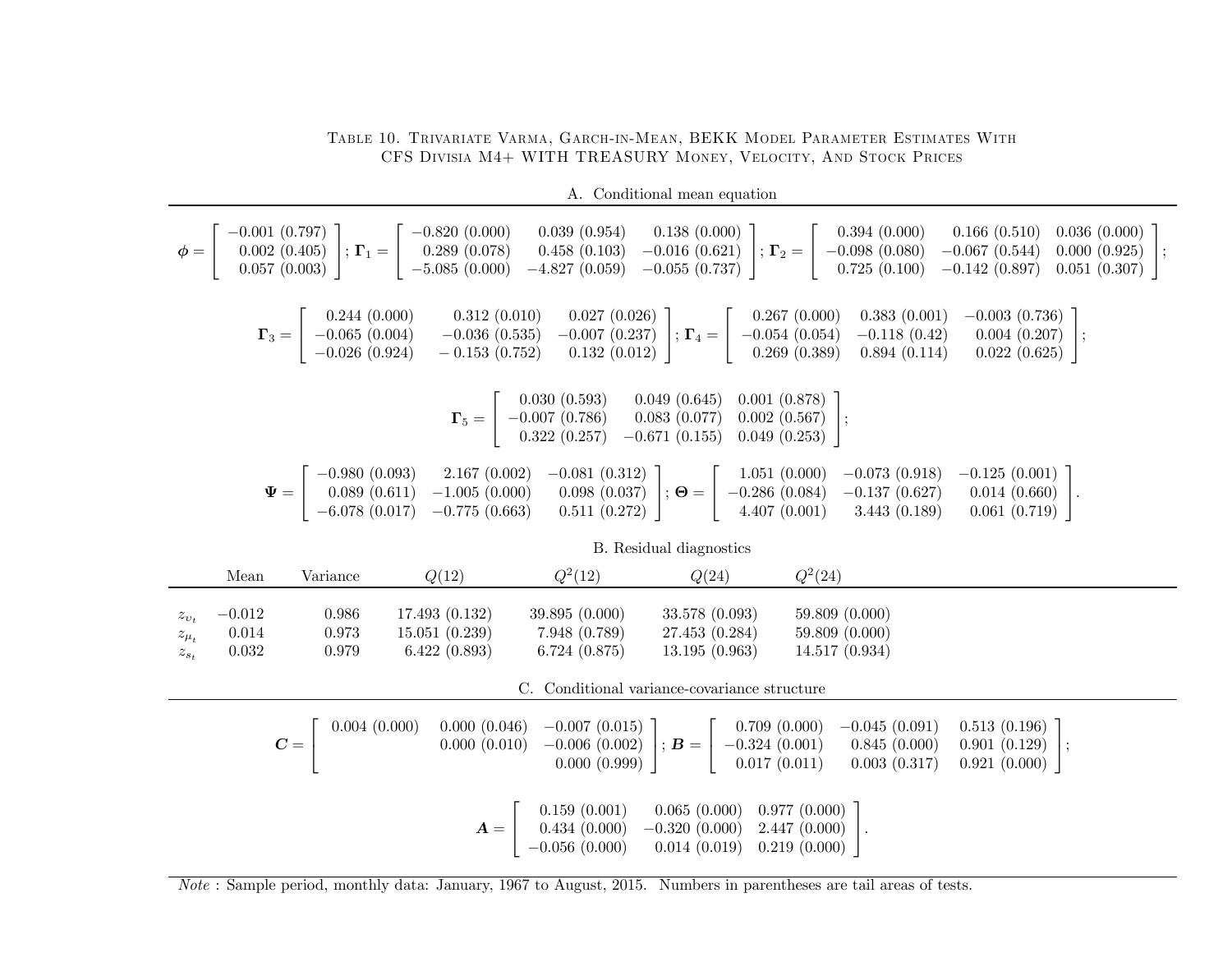Table 11. Trivariate Varma, Garch-in-Mean, BEKK Model Parameter Estimates With CFS Divisia M4- WITH NO TREASURY Money, Velocity, And Stock Prices

A. Conditional mean equation

|                                                |                                 | $\boldsymbol{\phi} = \left[ \begin{array}{ccc} 0.002 \; (0.143) \\ 0.000 \; (0.550) \\ -0.013 \; (0.231) \end{array} \right]; \, \boldsymbol{\Gamma}_1 = \left[ \begin{array}{ccc} -0.157 \; (0.504) & 0.431 \; (0.227) & -0.018 \; (0.651) \\ 0.451 \; (0.005) & 1.092 \; (0.000) & 0.023 \; (0.184) \\ -4.647 \; (0.151) & 0.702 \; (0.672) &$ |                                                                                                                                                                                                                                                                                                                                                |                                                                                                                                                                                                                                                                  |                                 |  |  |
|------------------------------------------------|---------------------------------|--------------------------------------------------------------------------------------------------------------------------------------------------------------------------------------------------------------------------------------------------------------------------------------------------------------------------------------------------|------------------------------------------------------------------------------------------------------------------------------------------------------------------------------------------------------------------------------------------------------------------------------------------------------------------------------------------------|------------------------------------------------------------------------------------------------------------------------------------------------------------------------------------------------------------------------------------------------------------------|---------------------------------|--|--|
|                                                |                                 |                                                                                                                                                                                                                                                                                                                                                  | $\boldsymbol{\Gamma}_3 = \left[ \begin{array}{ccc} 0.283 \; (0.000) & 0.289 \; (0.004) & 0.013 \; (0.157) \\ -0.111 \; (0.007) & -0.088 (0.210) & -0.003 \; (0.521) \\ 0.435 \; (0.515) & 1.153 \; (0.142) & 0.141 \; (0.119) \end{array} \right];\, \boldsymbol{\Gamma}_4 = \left[ \begin{array}{ccc} 0.173 \; (0.017) & 0.252 \; (0.018) & $ |                                                                                                                                                                                                                                                                  |                                 |  |  |
|                                                |                                 |                                                                                                                                                                                                                                                                                                                                                  | $\mathbf{\Gamma}_5 = \left[ \begin{array}{ccc} -0.043 \; (0.349) & -0.030 \; (0.731) & 0.009 \; (0.206) \\ -0.013 \; (0.719) & 0.157 \; (0.014) & 0.000 \; (0.999) \\ 0.330 \; (0.554) & 0.335 \; (0.719) & 0.154 \; (0.005) \end{array} \right]; \\ \mathbf{\Gamma}_6 = \left[ \begin{array}{ccc} 0.017 \; (0.637) & -0.238 \; (0.021) &$     |                                                                                                                                                                                                                                                                  |                                 |  |  |
|                                                |                                 |                                                                                                                                                                                                                                                                                                                                                  | $\boldsymbol{\Psi} = \left[ \begin{array}{ccc} 0.061 \; (0.800) & 0.765 \; (0.034) & -0.197 \; (0.005) \\ 0.212 \; (0.033) & -0.351 \; (0.019) & 0.000 \; (0.994) \\ -1.977 \; (0.134) & 3.046 \; (0.161) & 0.282 \; (0.646) \end{array} \right];\, \boldsymbol{\Theta} = \left[ \begin{array}{ccc} 0.249 \; (0.298) & -0.563 \; (0.121) & $   |                                                                                                                                                                                                                                                                  |                                 |  |  |
|                                                |                                 |                                                                                                                                                                                                                                                                                                                                                  |                                                                                                                                                                                                                                                                                                                                                | B. Residual diagnostics                                                                                                                                                                                                                                          |                                 |  |  |
|                                                | Mean                            | Variance<br>Q(12)                                                                                                                                                                                                                                                                                                                                | $Q^2(12)$                                                                                                                                                                                                                                                                                                                                      | Q(24)                                                                                                                                                                                                                                                            | $Q^2(24)$                       |  |  |
| $\boldsymbol{z}_{\upsilon_{t}}$<br>$z_{\mu_t}$ | 0.012<br>$-0.028\,$<br>$-0.026$ | 0.979<br>$\,0.966\,$<br>0.997                                                                                                                                                                                                                                                                                                                    | 25.619(0.012)<br>12.235(0.427)<br>19.414 (0.079)<br>12.216(0.429)<br>10.405(0.580)<br>13.688(0.321)                                                                                                                                                                                                                                            | $37.630~(0.038) \qquad 26.156~(0.345) \ 17.704~(0.817) \qquad 26.597~(0.324)$<br>C. Conditional variance-covariance structure                                                                                                                                    | $50.578(0.001)$ $27.881(0.265)$ |  |  |
|                                                |                                 |                                                                                                                                                                                                                                                                                                                                                  | $\boldsymbol{C} = \left[ \begin{array}{cccc} 0.003 \; (0.001) & 0.000 \; (0.644) & -0.029 \; (0.000) \\ & 0.000 \; (0.100) & 0.000 \; (0.100) \\ & 0.000 \; (0.100) & 0.000 \; (0.999) \end{array} \right]; \; \boldsymbol{B} = \left[ \begin{array}{cccc} 0.000 \; (0.999) & 0.098 \; (0.001) & 2.296 \; (0.001) \\ -0.938 \; (0.000)$        |                                                                                                                                                                                                                                                                  |                                 |  |  |
|                                                |                                 |                                                                                                                                                                                                                                                                                                                                                  |                                                                                                                                                                                                                                                                                                                                                | $\mathbf{A} = \left[ \begin{array}{ccc} \begin{array}{ccc} 0.430 \ (0.000) & -0.062 \ (0.002) & -1.191 \ (0.001) \\ 0.327 \ (0.003) & 0.363 \ (0.000) & 0.920 \ (0.152) \\ -0.030 \ (0.004) & 0.000 \ (0.887) & 0.188 \ (0.000) \end{array} \end{array} \right]$ |                                 |  |  |